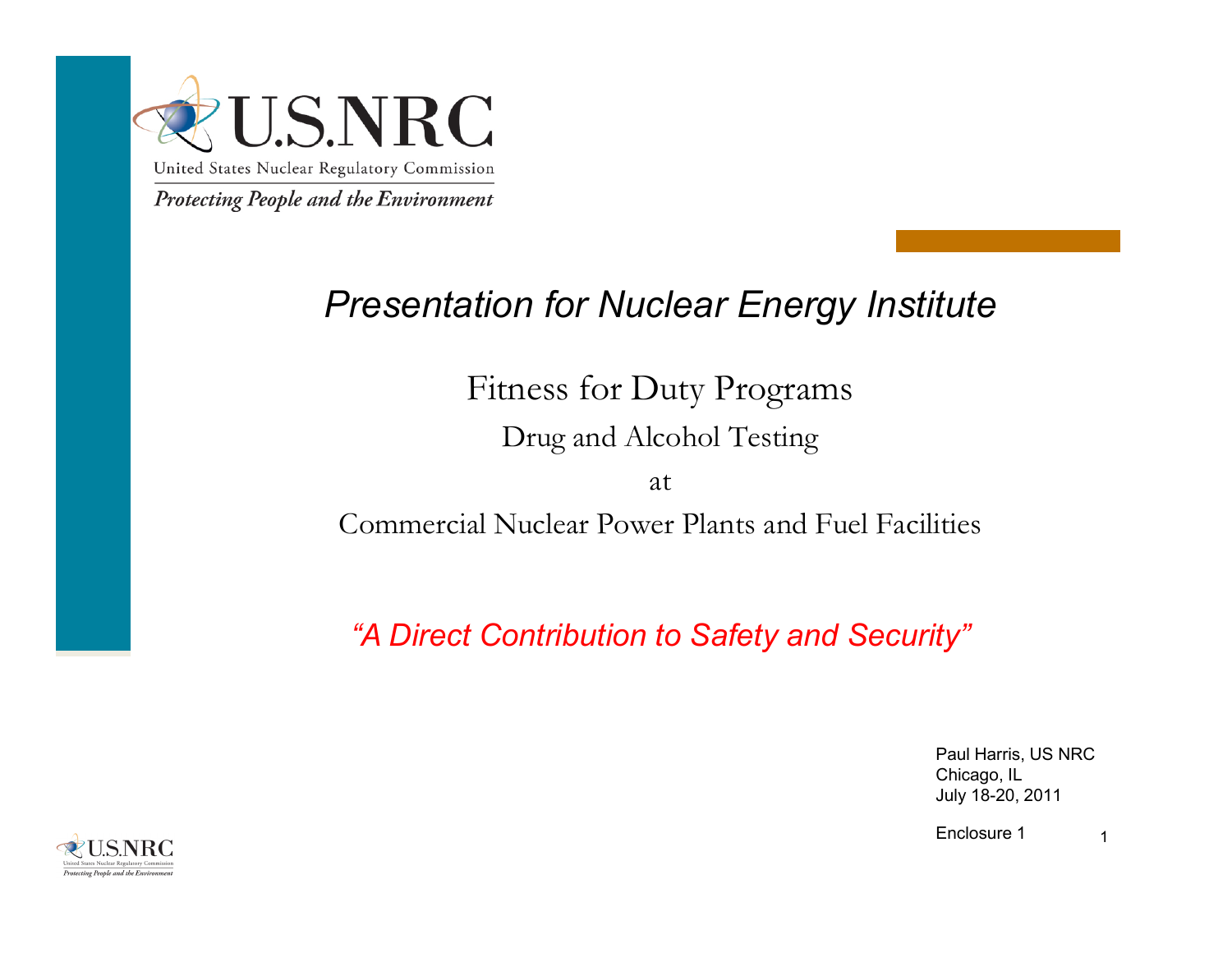

*Presentation for Nuclear Energy Institute*

## **Proposed Rulemaking**

## **HHS Guidelines**

## **and other Technical Issues**

Paul Harris, US NRC Chicago, IL July 18-20, 2011

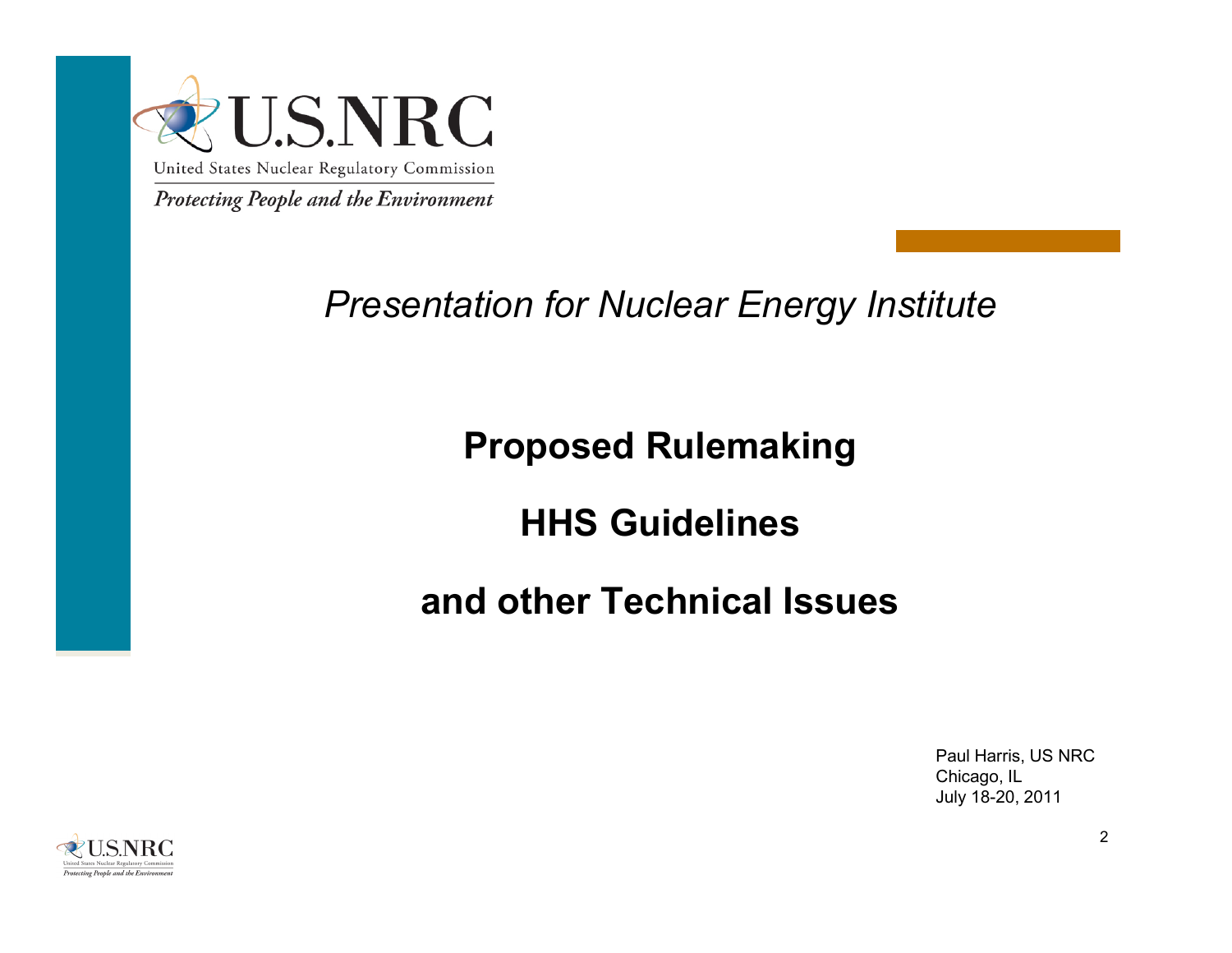# **Discussion Topics**

#### **HHS Guidelines**

- Background
- Items proposed for Direct Final Rulemaking Handout #1
- Items proposed for Normal Rulemaking Handout #2
- I Items not proposed for rulemaking Handout  $\#3$
- Questions and Answers

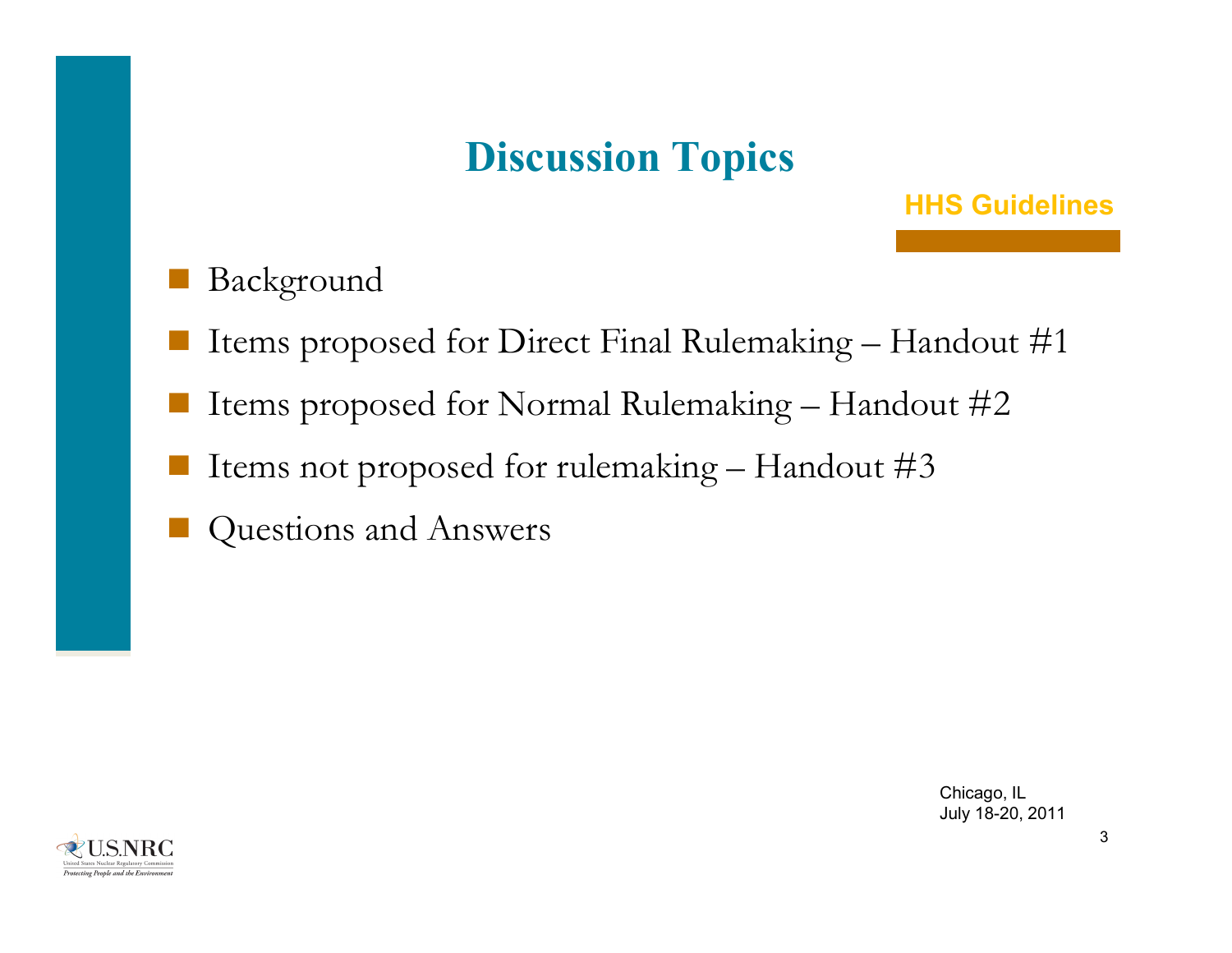# **Background**

#### **HHS Guidelines**

#### 10 CFR Part 26

1989 previous rule published

1995 proposed rule published for comment

2000 public meeting – the "new" was not so "new" any more

2008 published current rule, over 600 pages long with 100,000 pages of supporting documentation

#### HHS Guidelines

 Executive Order 12564 (51 FR 32889) Public Law 100-71, Section 503; U.S.C. 7301 Most recent HHS Guidelines published Previous revisions were: 1988, 1994, 1997, 1998, & 2004

### 40 CFR Subparts F & G et.al.

2010 current rule published Chicago, IL

July 18-20, 2011

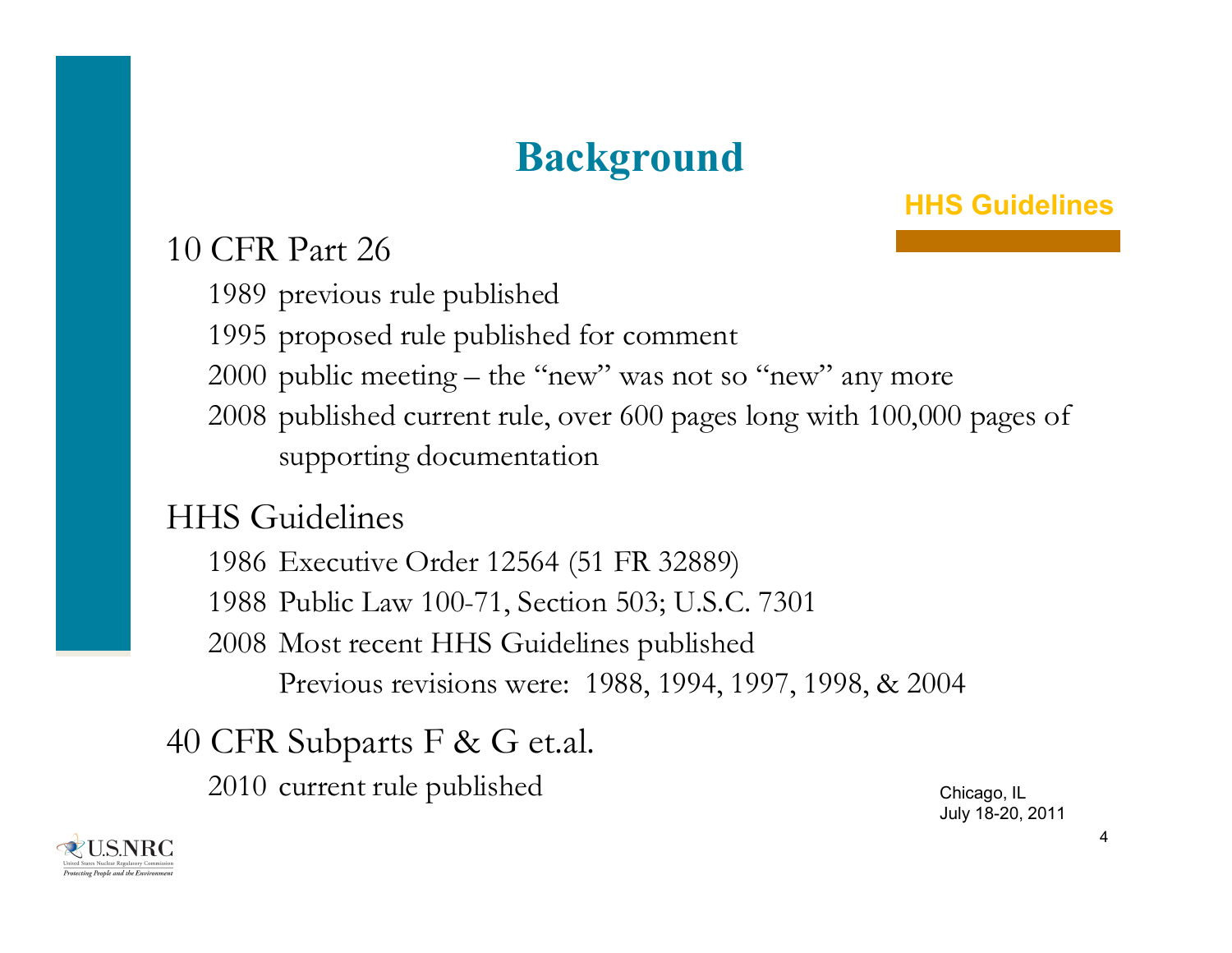# **Background (cont.)**

#### **HHS Guidelines**

#### HHS Guidelines Change Categories

- 1. Drug testing panel and cutoffs
- 2. Processes, training, editorials, and clarifications
- 3. Establishment of the initial instrumented test facility (IITF)
- 4. Collectors roles, responsibilities, & certification
- 5. Medical Review Officers roles, responsibilities, & certification
- 6. Point of collection, hair, oral fluid, and sweat patch testing were deferred

**Note: Regarding Bullet 6, proposed guidelines were published on April 13, 2004 (69 FR 19673).** 

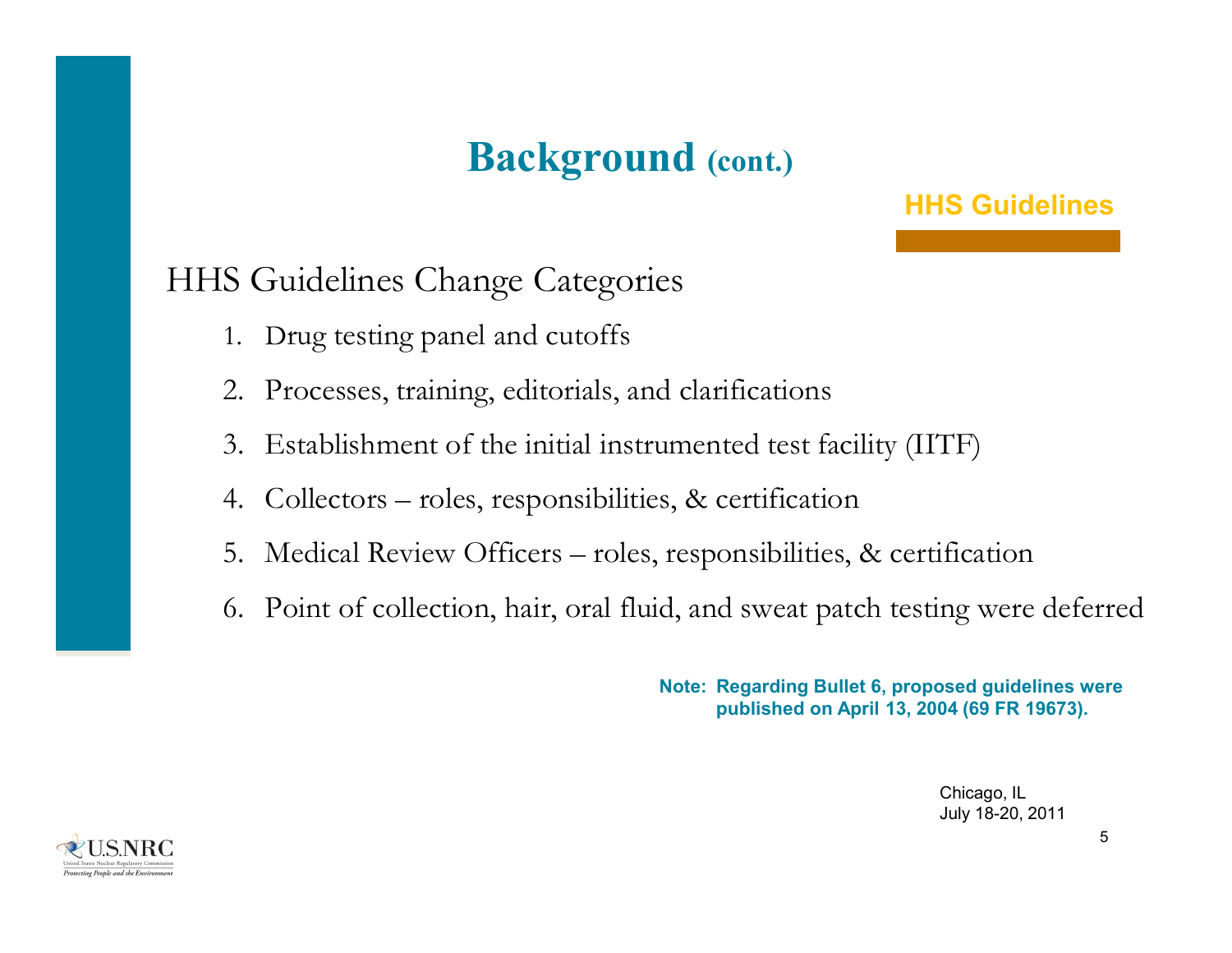# **Handout #1**

#### **HHS Guidelines**

#### Changes Being Considered for Direct Final Rulemaking (summary)

- 1. Drug testing panel and cutoffs
- 2. Definitions: Cancelled test Federal COC form Rejected for Testing Carryover Chain of Custody (CoC) Certifying Scientist
- 3. Require LOD testing for low creatinine dilutes (2-5 mg/ml)
- 4. 9.x pH issue regarding time & temperature  $(9.0 9.5 \text{ pH})$
- 5. Require LOQ (rather than LOD) testing for adulterant testing
- 6. Updating of Collector, MRO, and Certifying Scientist responsibilities
- 7. MRO documentation of donor's request to split a specimen
- 8. Notification on spilt samples (immediate recollection and no notice)
- 9. Blind performance test lots expiration date set by manufacturer
- 10. Discard any collected specimen if the person then refuses to test Chicago, IL July 18-20, 2011

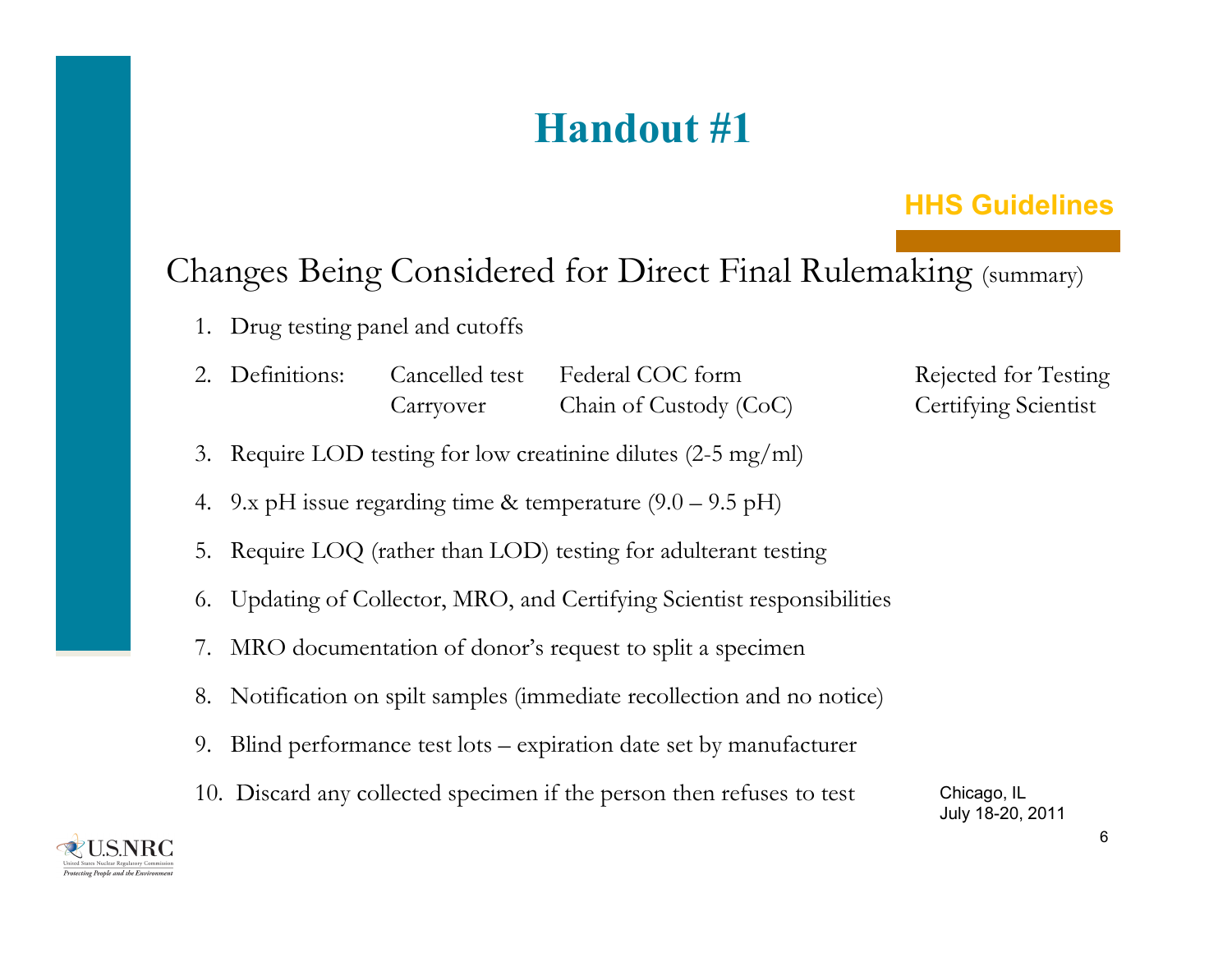### **Handout #2(Tables 2A and 2B)**

#### **Part 26 Changes**

Changes Being Considered for Normal Rulemaking (summary)

- 1. Synthetic opiates, address legitimate medical use 11. Allow limited DOT collections
- 2. Drug cocktailing & prescription shopping 12. Use of another's prescription
- 3. Synthetic urine considerations 13. Clarify test notification procedure
- 4. Reportability of Certified Fuel Handlers 14. Require LOD testing if dilute
- 5. Alcohol testing Blanking the Blow (26.95) 15. Annual reporting descriptions
- 6. QV/QC req's for initial drug & validity tests 16. Protection of Information (litigation)
- 7. > 5-day shy bladder removal of authorization 17. Specify Refusal-to-Test actions
- 8. Split specimen testing with a 26.719 notification 18. Part 55 conforming changes
- 9. Clarify "controlled substance" & "illegal drug" 19. 0.30 BAC and < 1 hour issue
- 10. Strengthen the Policy Statement, syn-marijuana 20. Apply FFD SF handling (ISFSI, et al)
- 
- 
- 
- 
- 
- 



7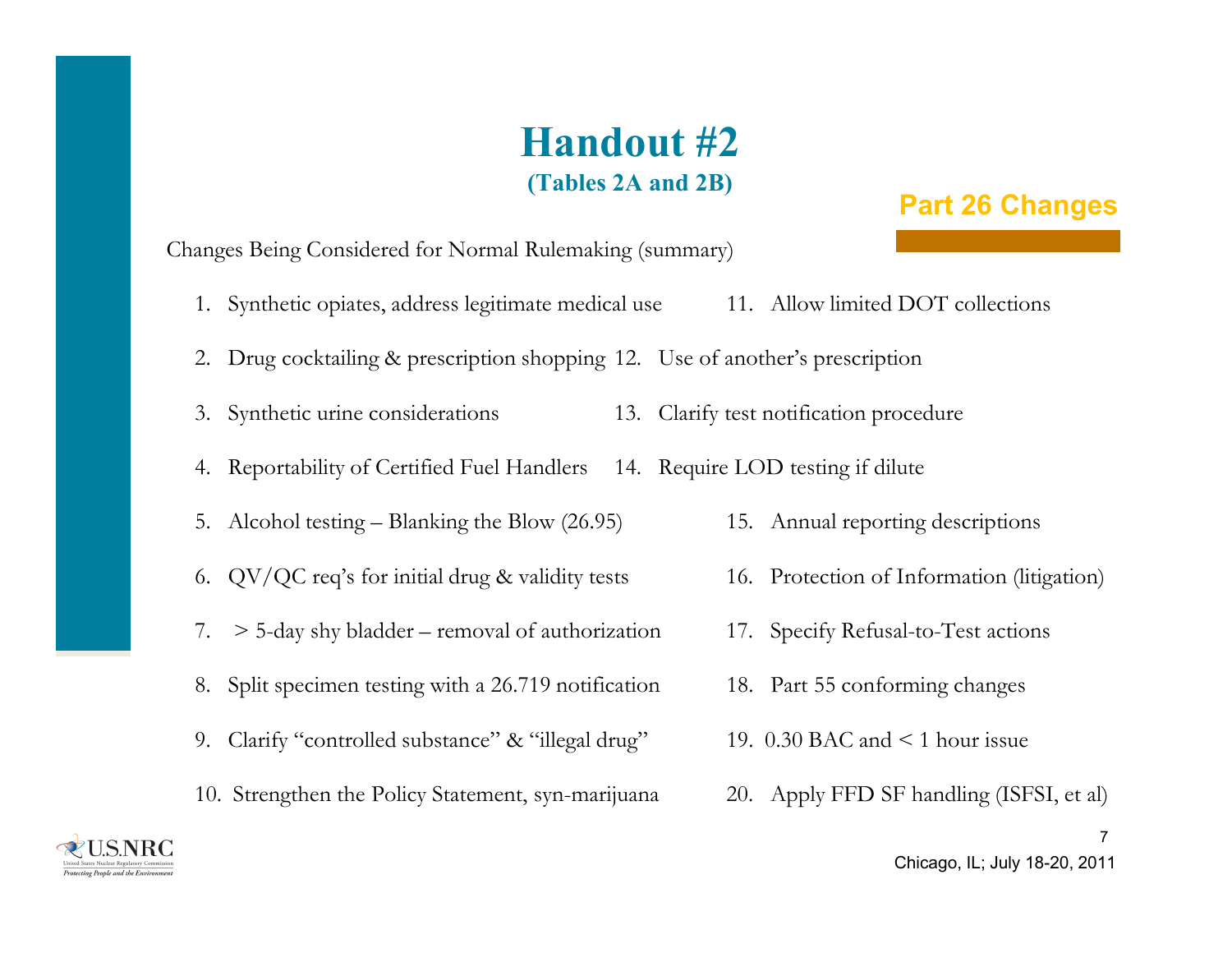## **Handout #2 (cont.)**

#### **Part 26 Changes**

Changes Being Considered for Normal Rulemaking (summary)

- 21. Recordkeeping of negative BAC breath strips
- 22. Nitrite and opiate assays & published precisions ensure accuracy
- 23. Clarify pre-work 5-hour abstinence requirements
- 24. Enhance self-discloser statements and actions (e.g., those in 26.77)
- 25. Require mandatory removal of authorization for LTF positive initial drug results
- 26. Clarify 26.111(d) to test an OOS temp specimen & why the LTF exclusion?
- 27. Conforming change for cyber protection (disaster recovery), 26.153(f)(3) & 26.711(b)
- 28. Require an escort for a for-cause and post-accident testing to prevent subversion
- 29. Describe that an MRO-directed alternative test (e..g., blood testing) is a Federal test
- 30. Clarify subversion procedures if the<sup>1st</sup> specimen is OOS temperature and 2<sup>nd</sup> is positive



Chicago, IL; July 18-20, 2011

8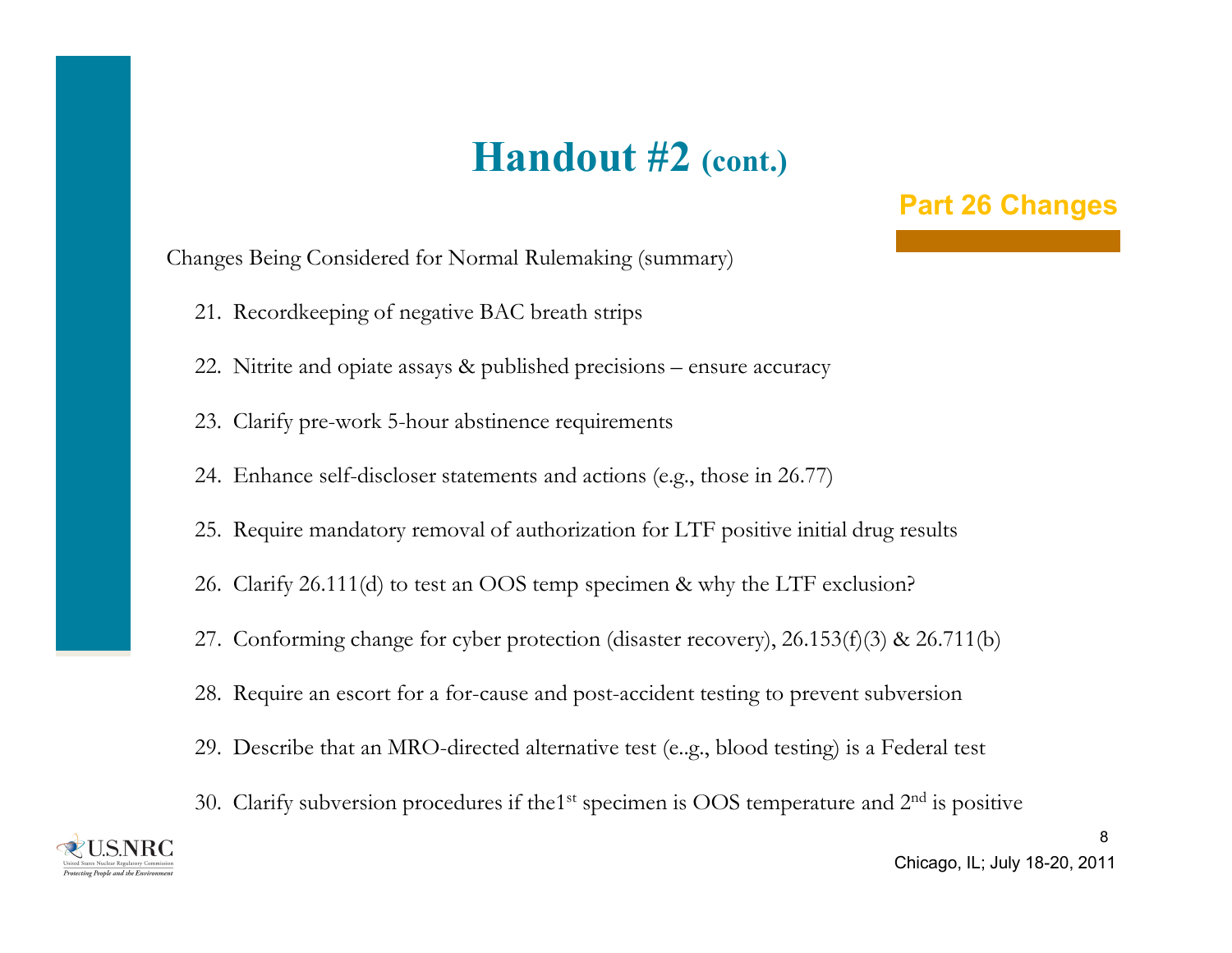# **Handout #3**

#### **HHS Guidelines**

### Changes in the guidelines we intended not to pursue (summary)

1. Revision of names and/or definitions

alternate responsible person/technicianfailed to confirm negative result initial validity test QC sample confirmatory validity test dilute specimen PT sample cutoff LOD & LOQ

- 2. Removal of the terms: follow-up, non-negative, post-accident, random, reasonable suspicion, and return-to-duty tests
- 3. Donor option to request to use alternate HHS lab for testing Bottle B
- 4. Train the collector trainer requirements
- 5. Supervisor must concur on Direct Observation collection of specimens their employees

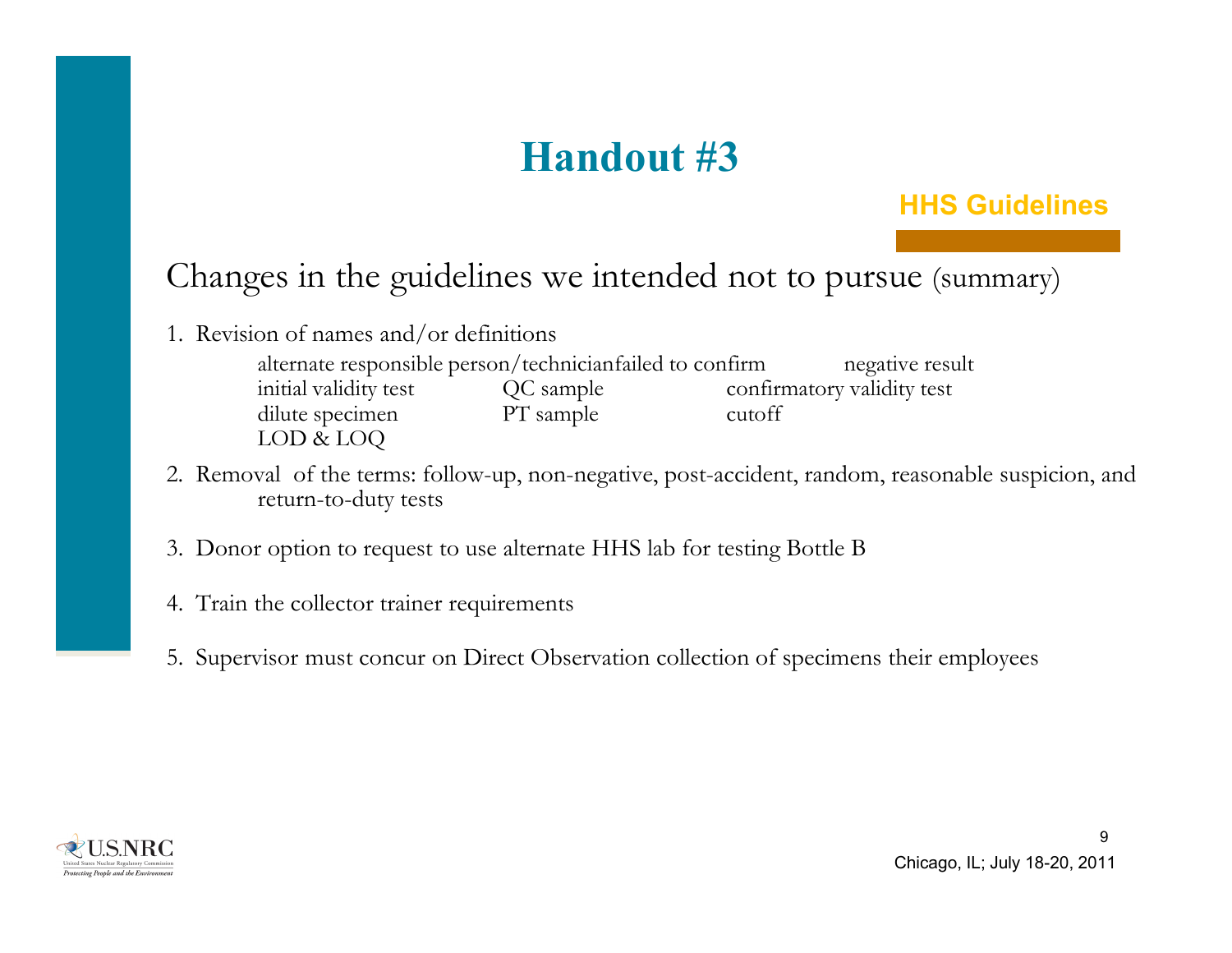(Positive, adulterate, invalid, or substituted)

**Before & After**



**Months**

Chicago, IL<br>July 18-20, 2011 July 18-20, 2011 Ron Flegel



May'11 DTAB

10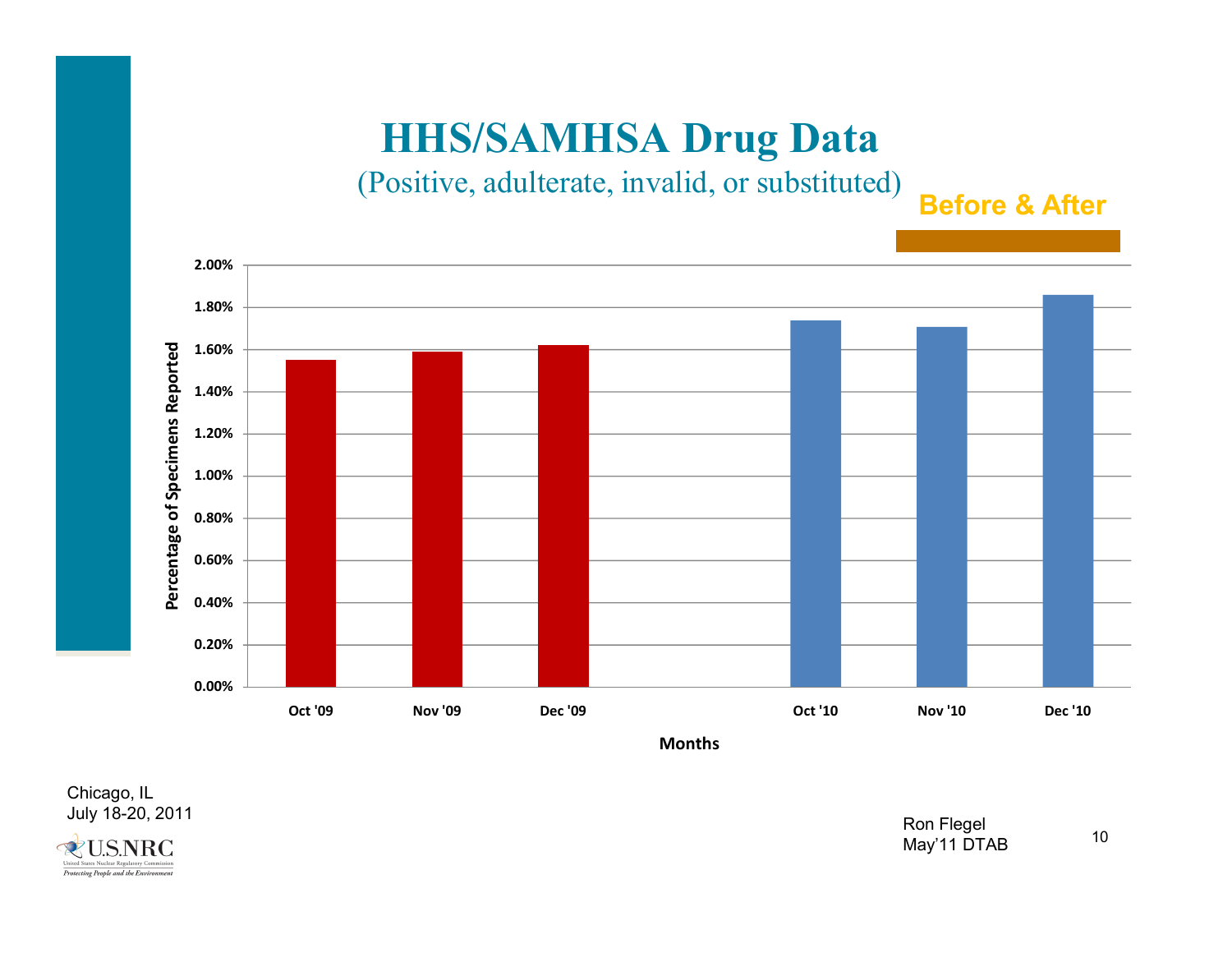#### (Methamphetamine & Amphetamine)

**Before & After**



**Months**

Chicago, IL<br>July 18-20, 2011 July 18-20, 2011 Ron Flegel



May'11 DTAB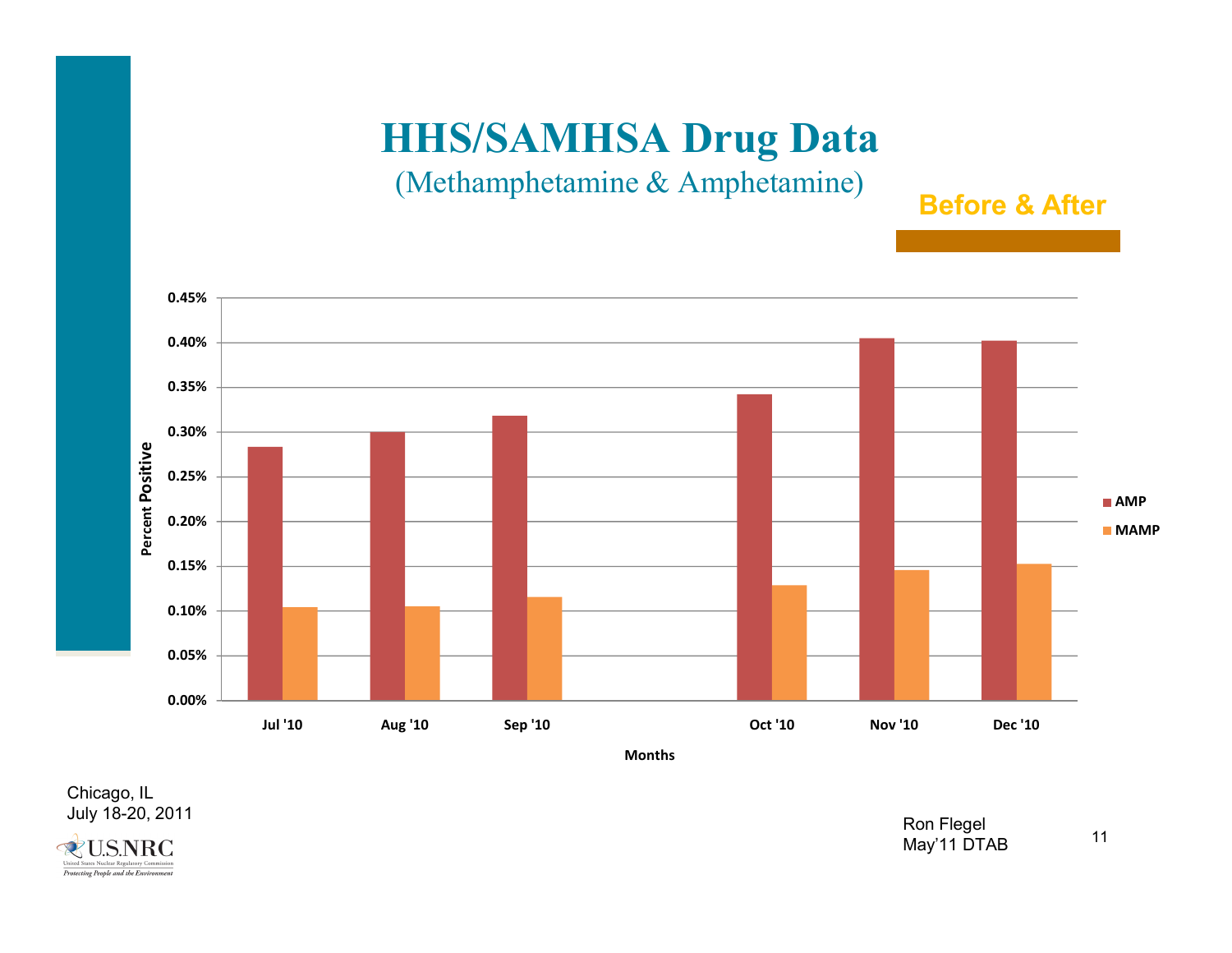(Benzoylecgonine)

**Before & After**



Chicago, IL<br>July 18-20, 2011 July 18-20, 2011 Ron Flegel



May'11 DTAB

12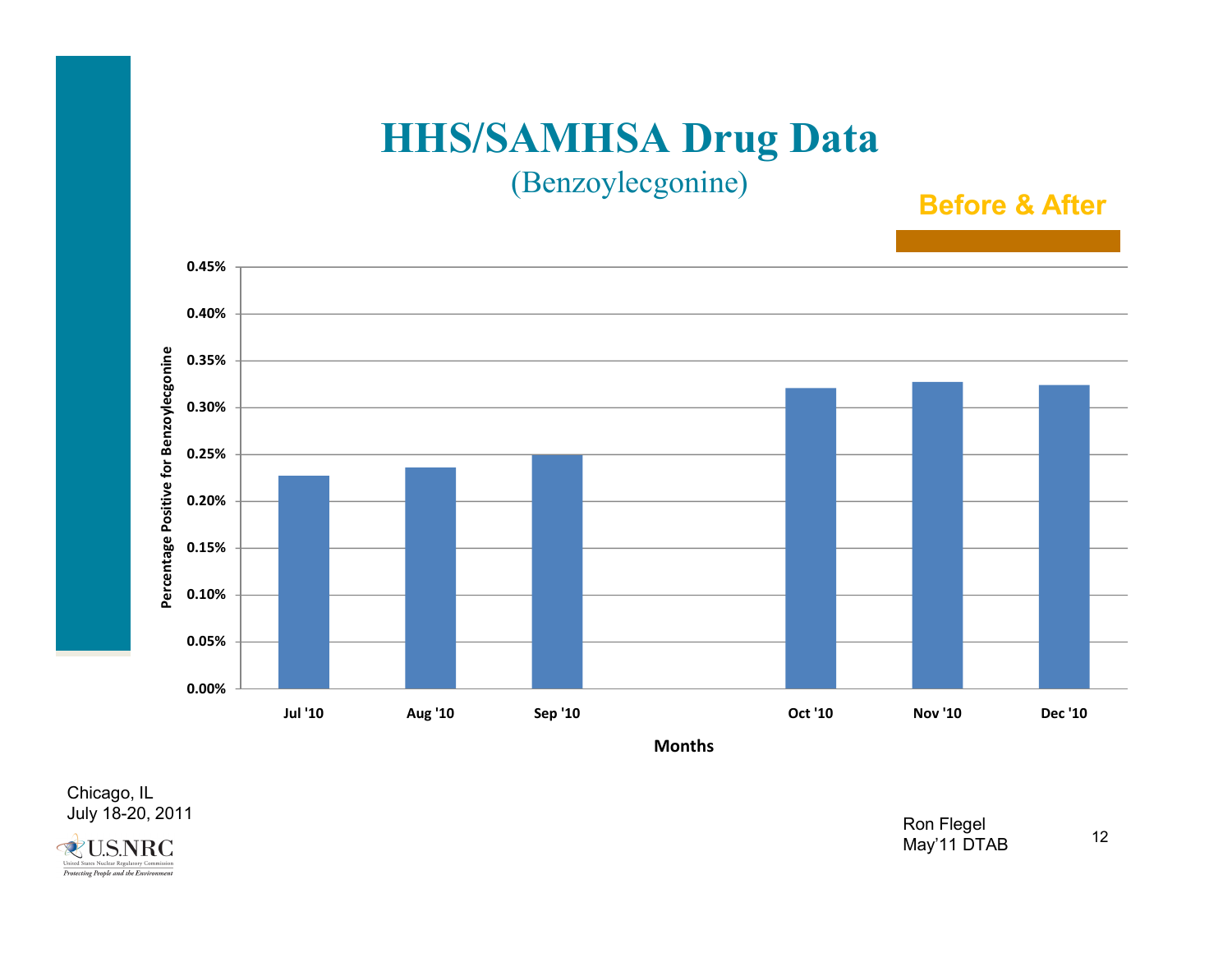(6-acetyl morphine )

**Before & After**



Chicago, IL<br>July 18-20, 2011 July 18-20, 2011 Ron Flegel

**QUENRC** United States Nuclear Regulatory Protecting People and the Environment

May'11 DTAB

13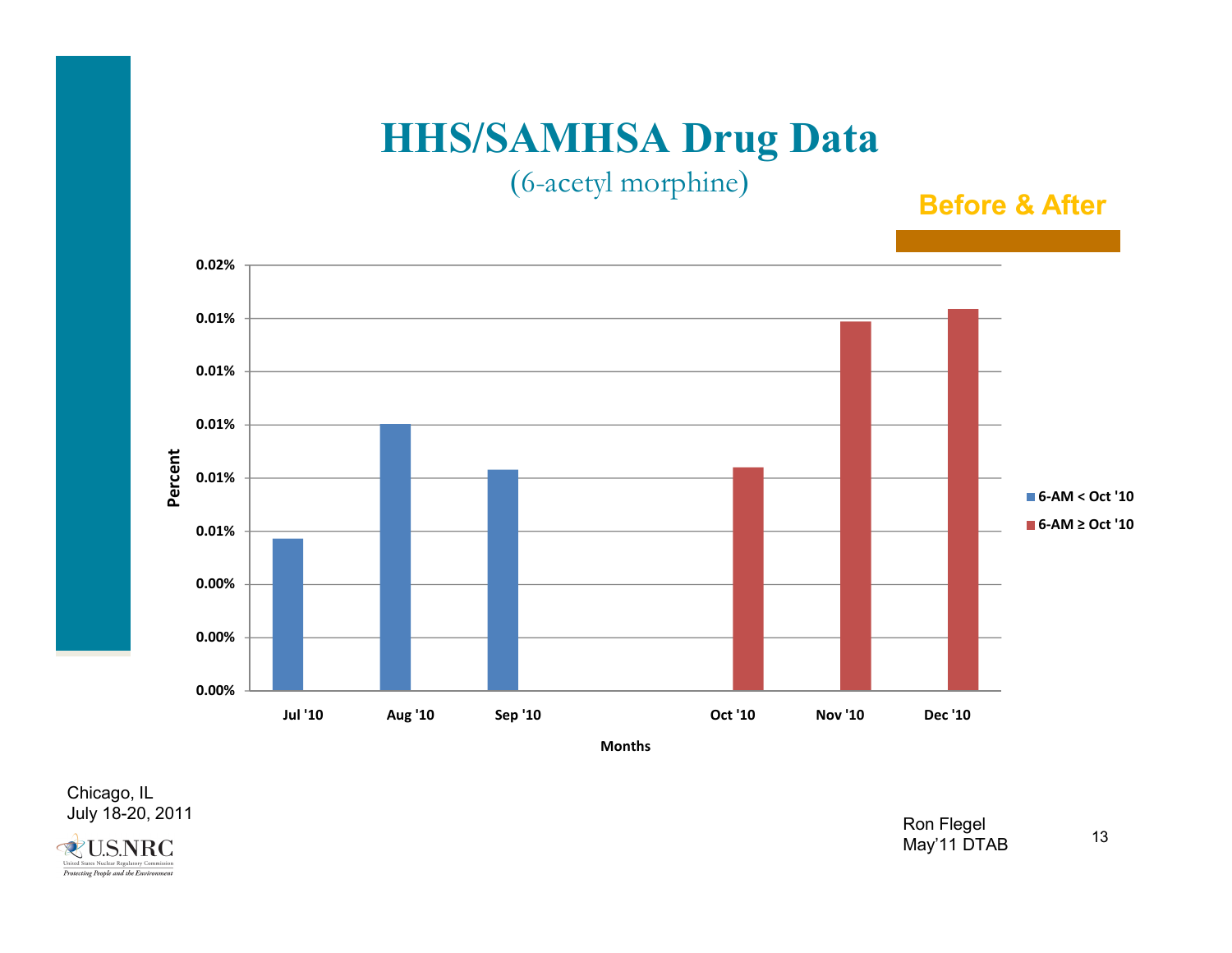(Ecstasy)

**Before & After**



Chicago, IL<br>July 18-20, 2011 July 18-20, 2011 Ron Flegel



May'11 DTAB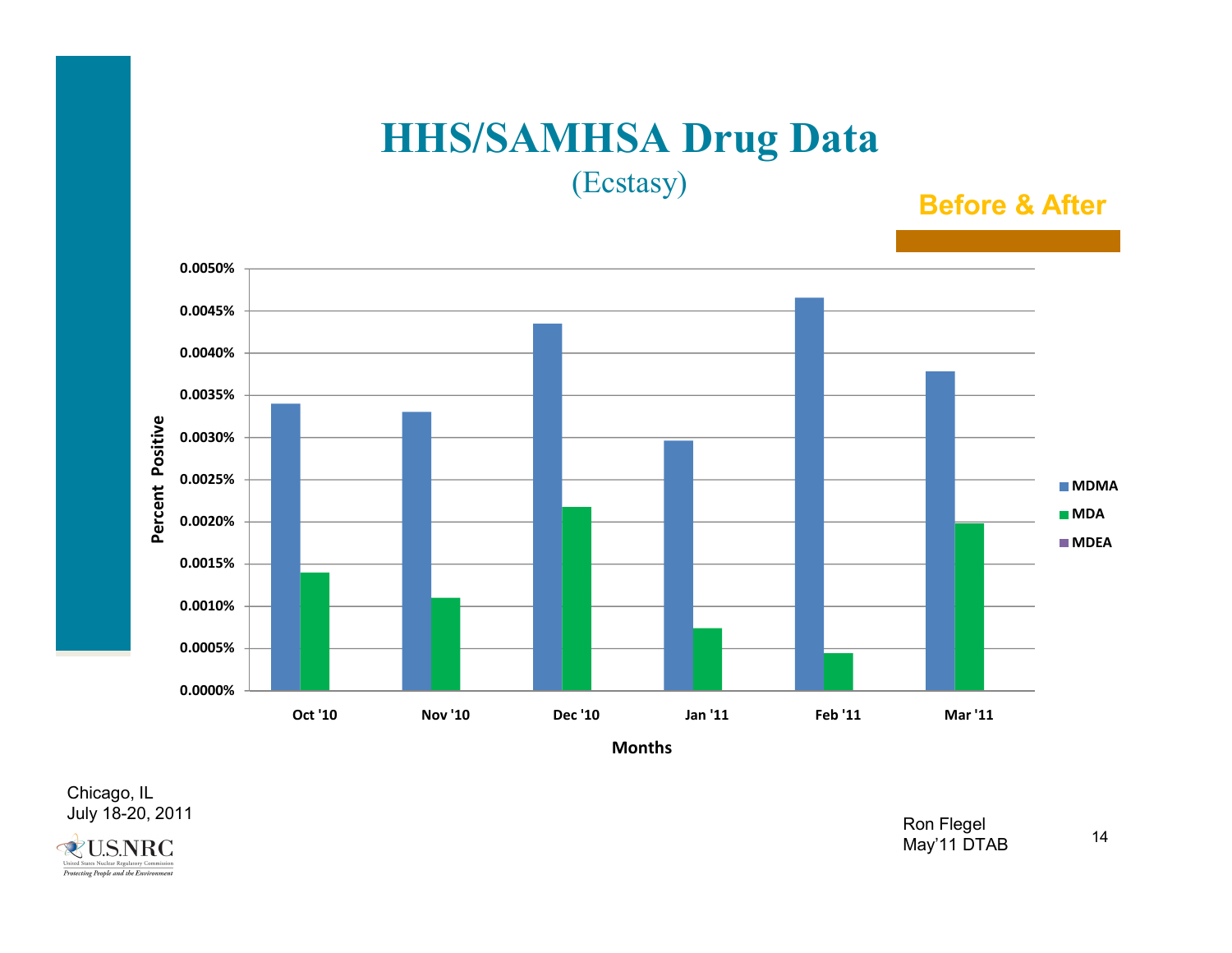### **HHS/SAMHSA Drug Data** (summary)

**Before & After**



 $\Box$ The major drugs responsible for the increase in the percent of specimens reported positive were those whose cutoffs were lowered:

- oCocaine
- oAmphetamine
- oMethamphetamine

 $\Box$ Smaller increases were observed in 6-AM and codeine

Chicago, IL July 18-20, 2011 Ron Flegel

ZUS.NRC rotecting People and the Environmen

May'11 DTAB

15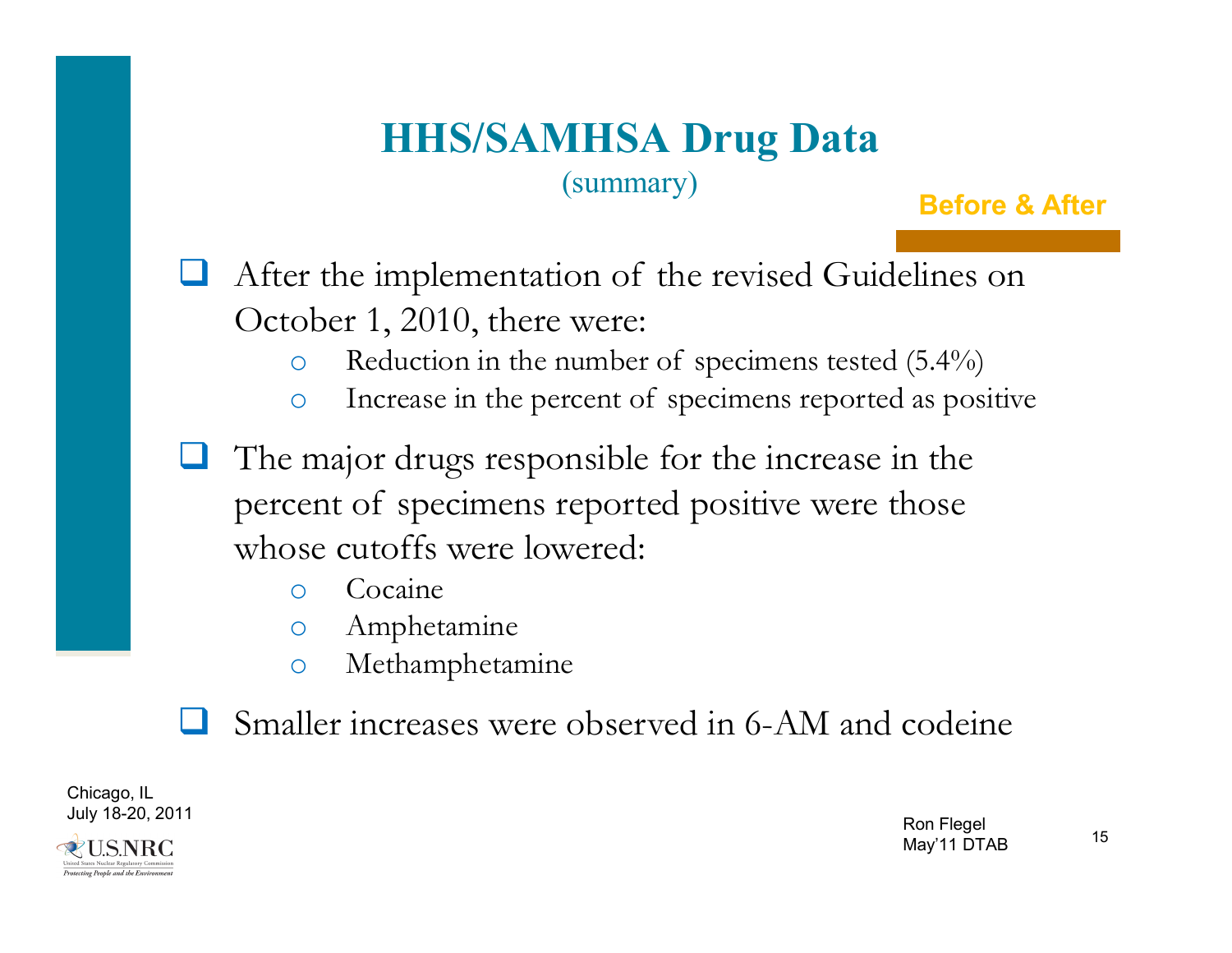

## *Presentation for Nuclear Energy Institute*

## **Fitness for Duty**

## **Status of Regulatory Issues**

Paul Harris, US NRC Chicago, IL July 18-20, 2011

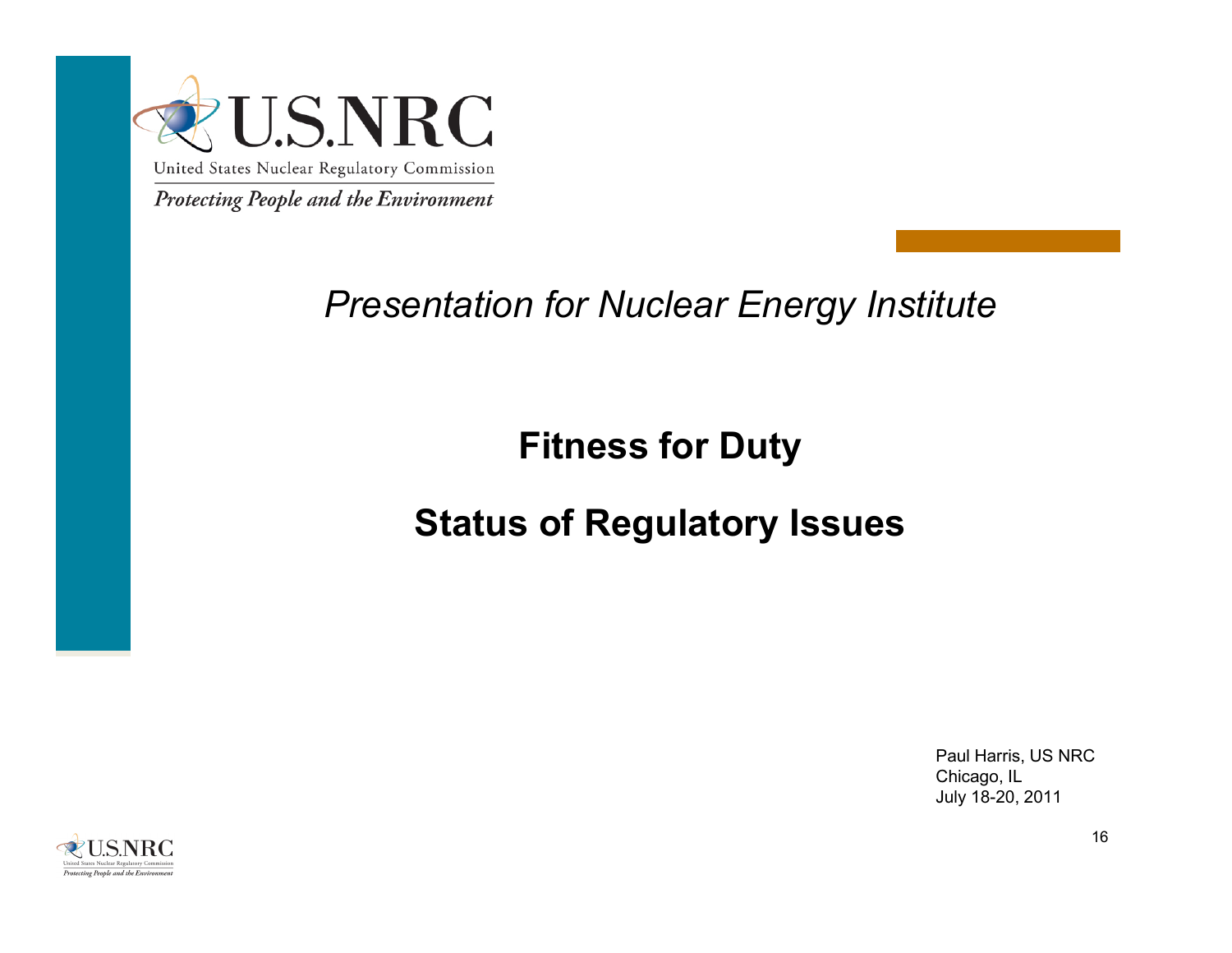# **Discussion Topics**

#### **Regulatory Issues**

- NEI 06-06, rev. 5
- Chapter 13.7 for NUREG 0800
- CYs 2009 and 2010 FFD Performance Data
- Behavioral Observation Assessment
- Performance Indicators
- Drug Testing Advisory Board, May 3, 2011
- Rulemaking
	- F) HHS Guidelines
	- $\mathbb{R}^n$ Technical Issues Rulemaking
- e-Reporting

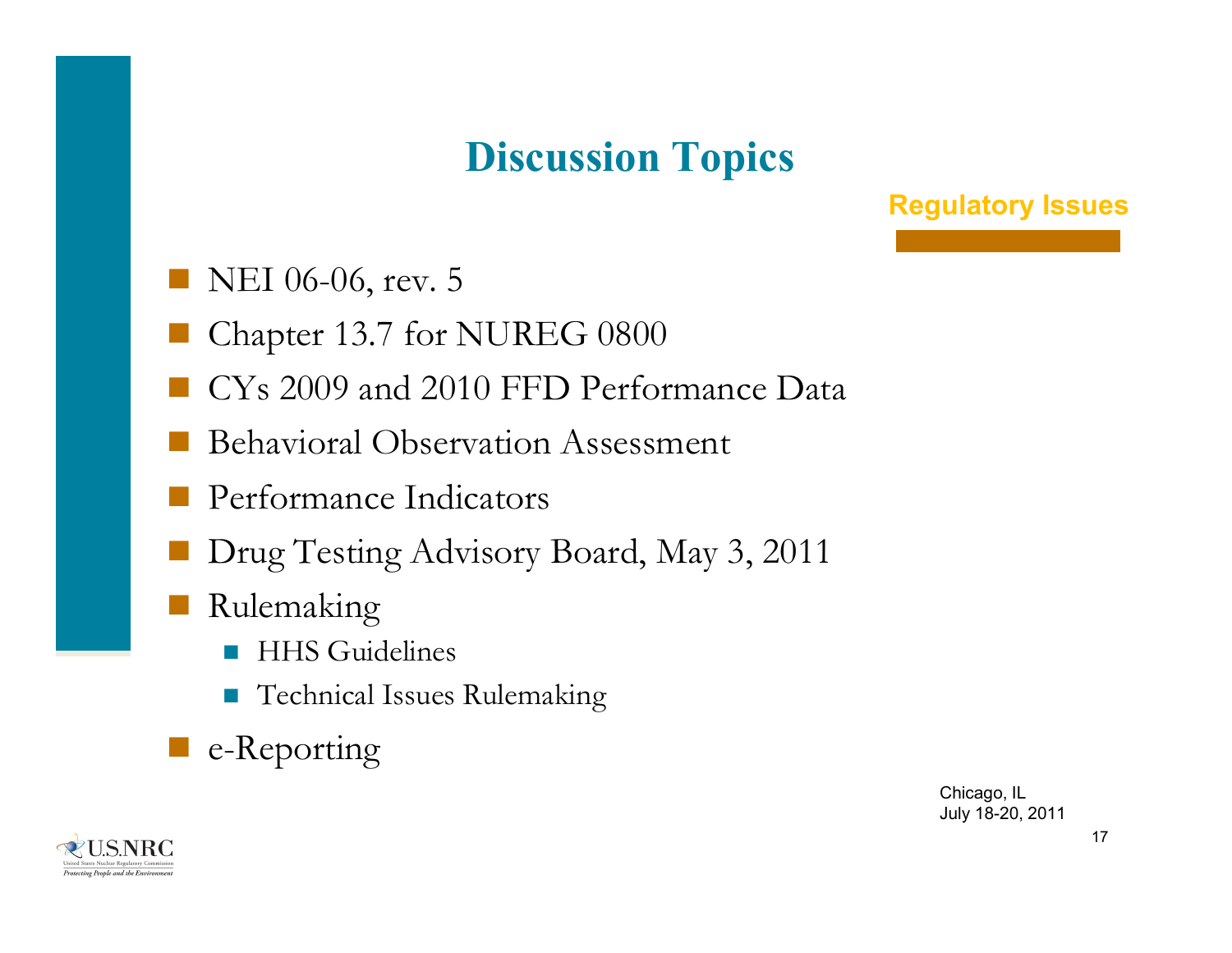# **Status of Regulatory Issues**

#### T. NEI 06-06, rev. 5

- П NRC Office of Regulatory Research technical review of rev. 5 s completed
- П Additional guidance identified for inclusion; industry efforts to propose rev. 6
- $\mathcal{C}^{\mathcal{A}}$ Upon receipt of rev. 6, NRC will hold a public meeting to discuss changes

#### $\overline{\phantom{a}}$ Chapter 13.7, Fitness for Duty Programs

- П  $\blacksquare$  Technical write up completed
- Chapter 13.7 is written for operating reactors and reactors under construction
- П NUREG-800, the standard review plan for reactor construction will be updated

#### $\overline{\phantom{a}}$ Behavioral Observation Programs (BOP)

- Focuses on reactor construction
- П Oak Ridge National Laboratory review of best practices, publication as NUREG/CR
- $\mathcal{A}$ E.g., BOP for construction biased towards safety- and security-significant activities

#### $\overline{\phantom{a}}$ Performance Indicators (PI)

- П Originally 3 Pis – two removed
- Consistent with the Reactor Oversight Process to risk-inform the inspection process 18

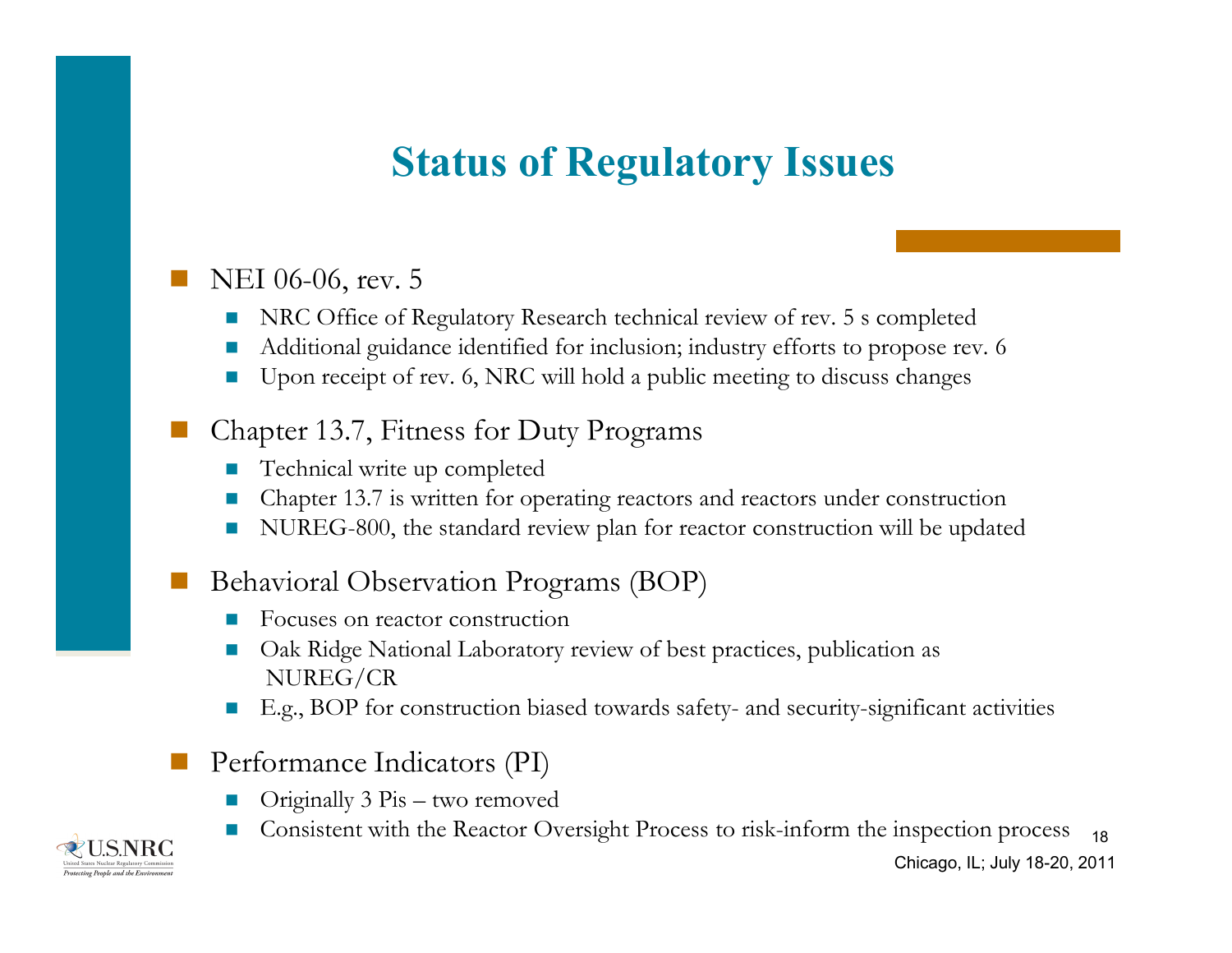# **Status of Regulatory Issues**

#### T. Drug Testing Advisory Board

- П U.S. Department of Health and Human Services' federal advisory board
- П Reviewing e-Fed COC forms & oral fluids (OF); OF reviews will delay hair testing
- Discussed synthetic opiates, electronic Federal Control and Custody forms

#### Some other discussion items

Is OF collection a privacy issue? Are there scientific markers of OF validity on the market? Are adulterate, cutoff, invalid substituted, dilute, etc. appropriate descriptions? If stimulated to obtain sufficient OF, then is it "dilute"? Should drinking or mouth rinsing be allowed? Should the oral cavity be inspected? If so, is this an observed collection? For split sampling: is is serial or simultaneous collection? OSHA considers OF a bio-hazard. (alcohol saliva devises are not bio-hazards) Should OF fluid devices be FDA cleared?Device needs to collect >95% but not more than 120% of the drug/metabolite Device needs to deliver/release 80% into the test

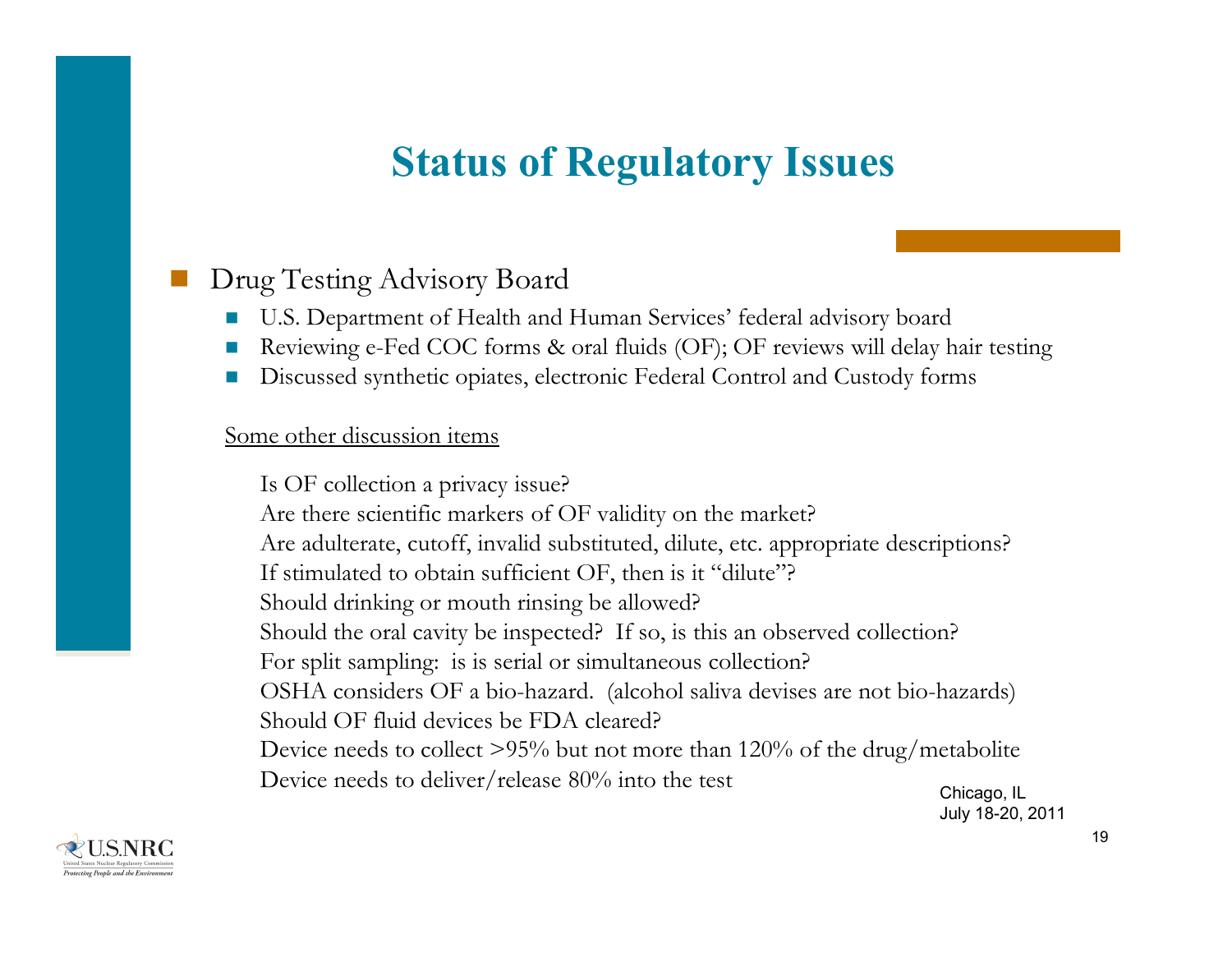## **Status of Regulatory Issues (cont.)**

#### $\overline{\phantom{a}}$ Rulemaking

#### HHS Guidelines

- П High Priority rulemaking
- П Proposing to go to Direct Final Rulemaking
- $\mathcal{L}_{\mathcal{A}}$ Proposed Public Meeting – mid-September, 2011

#### Part 26 Technical Issues

- $\mathcal{L}_{\mathcal{A}}$ High Priority rulemaking
- П Proposing to go normal rulemaking route
- П Incorporates HHS Guideline, FAQ, and other technical issues
- $\mathcal{C}^{\mathcal{A}}$ Budgeted for 2012 - 2014

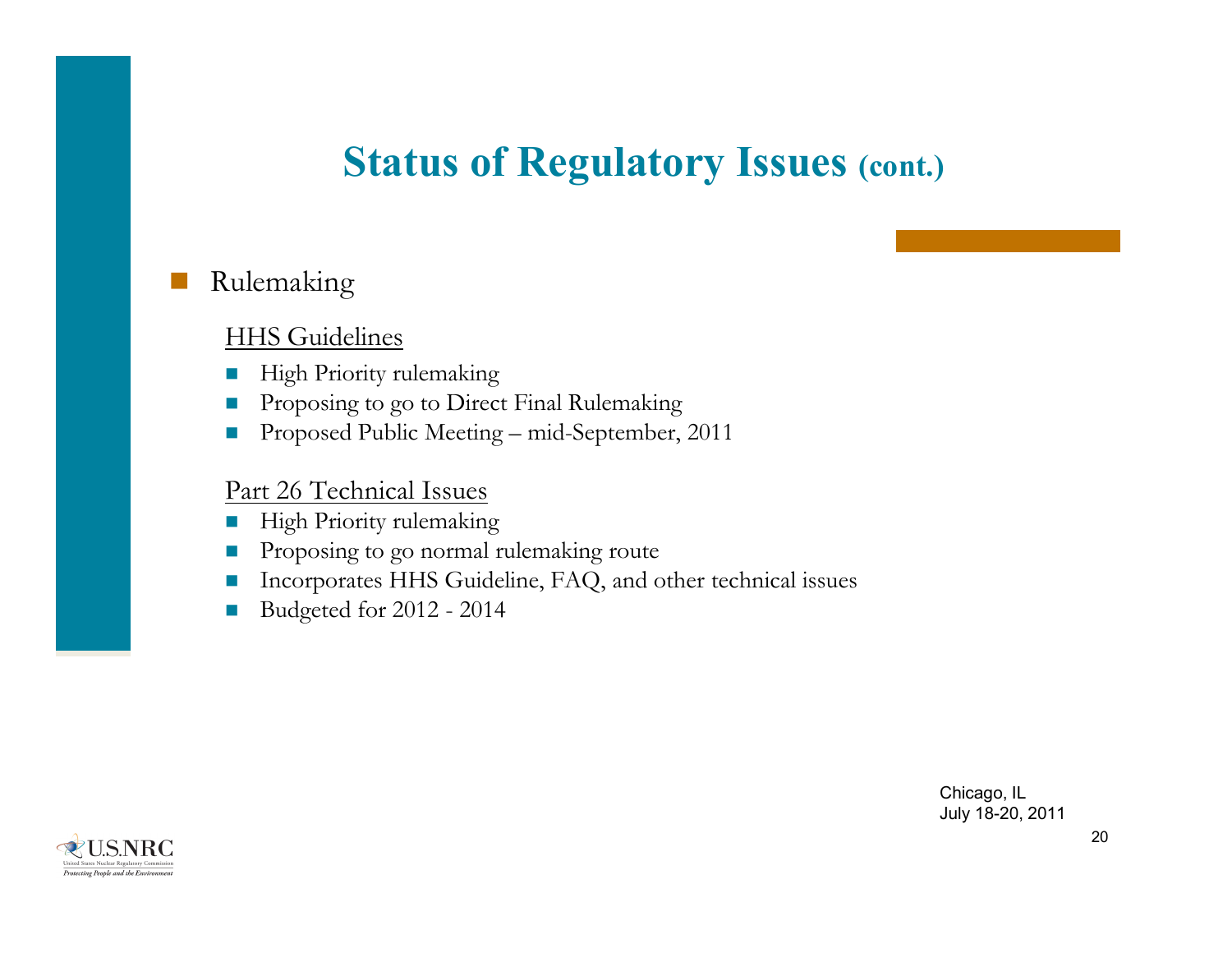

## *Presentation for Nuclear Energy Institute*

## **Fitness for Duty**

## **Electronic Reporting (e-Reporting)**

**of**

### **FFD Performance Data**

Paul Harris, US NRC Chicago, IL July 18-20, 2011

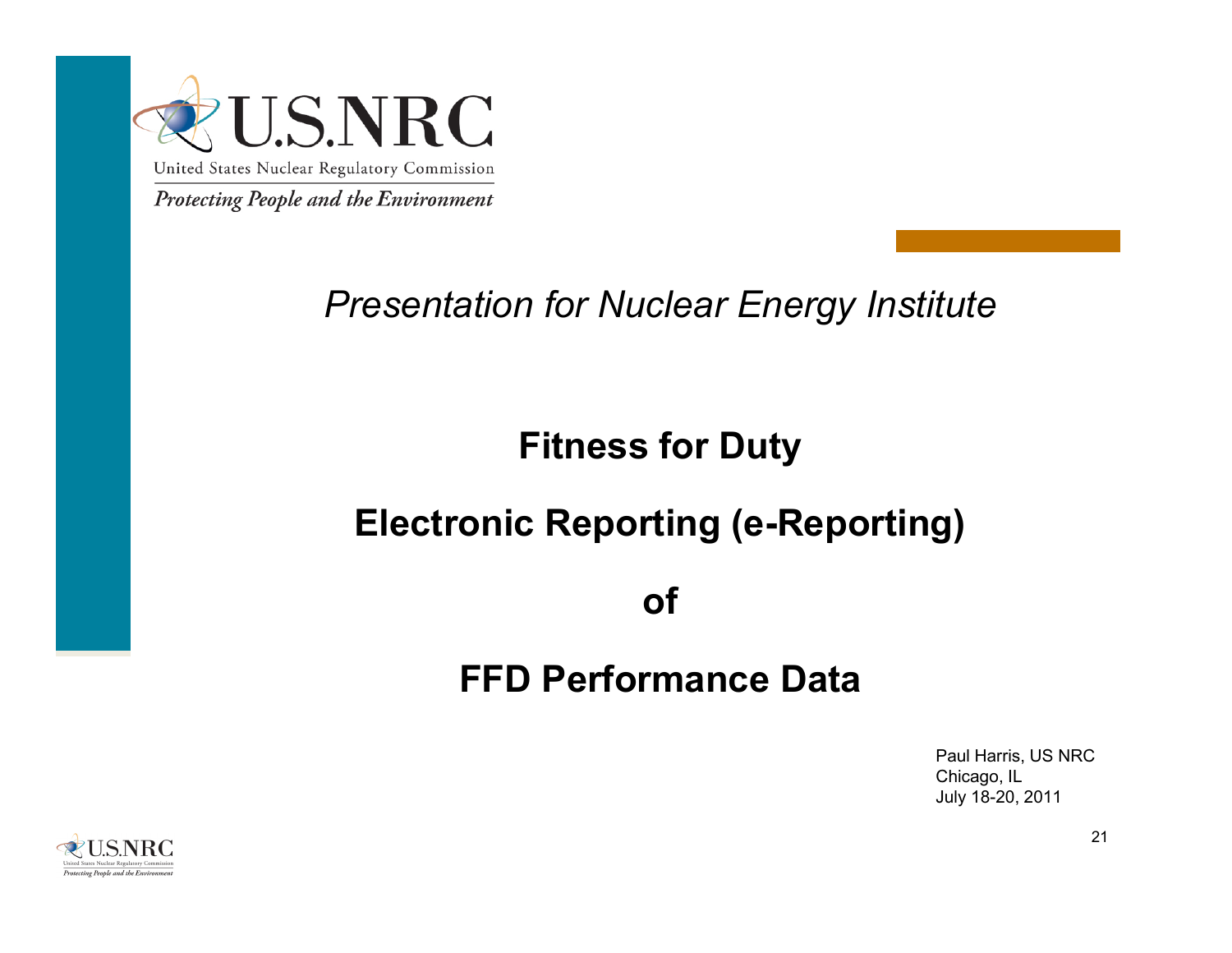# **e-Reporting**

#### **Regulatory Issues**

- Voluntary e-reporting system, consistent with§26.11
- Developed with industry input
- Beta-test years: 2009 and 2010
- Current results represent 63% of facilities & entities
- Current data have not been thoroughly validated for accuracy
- Hard copy report data not in presentation at this time
- We will disable the "FFD Portal" submission method
	- Licensees will need to use the "General Portal"

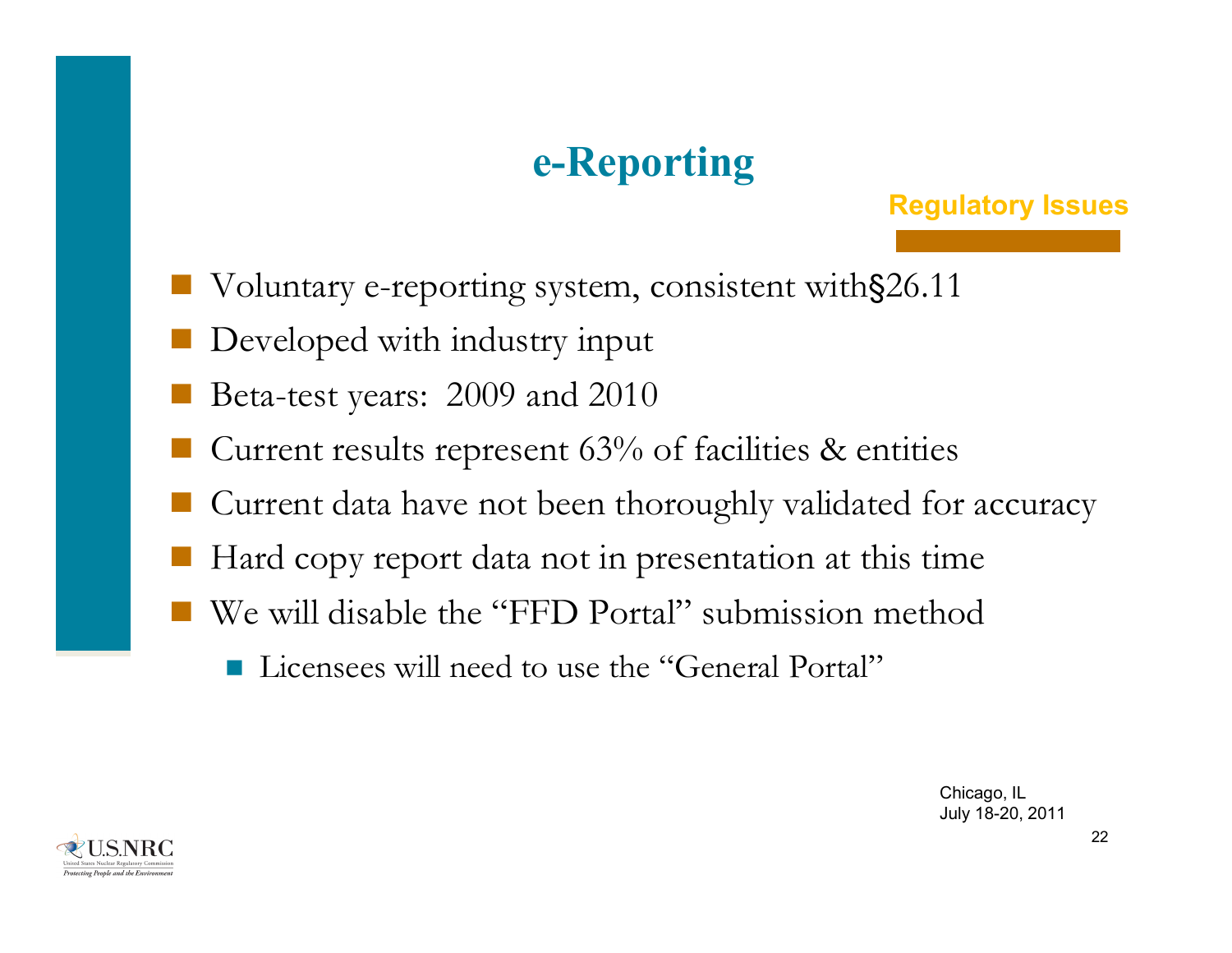# **e-Reporting**

#### **Regulatory Issues**

- Staff Review of e-Submissions
	- Routine staff acceptance review (10 CFR 26.11)
	- Not part of an inspection or a licensing review
	- F Staff positions based on its QA/QC review
- No "requirement" for licensees to implement or respond
- All Submissions are Official records
	- F Subject to inspection
	- F Must not contain personally identifiable information
	- F Publicly available

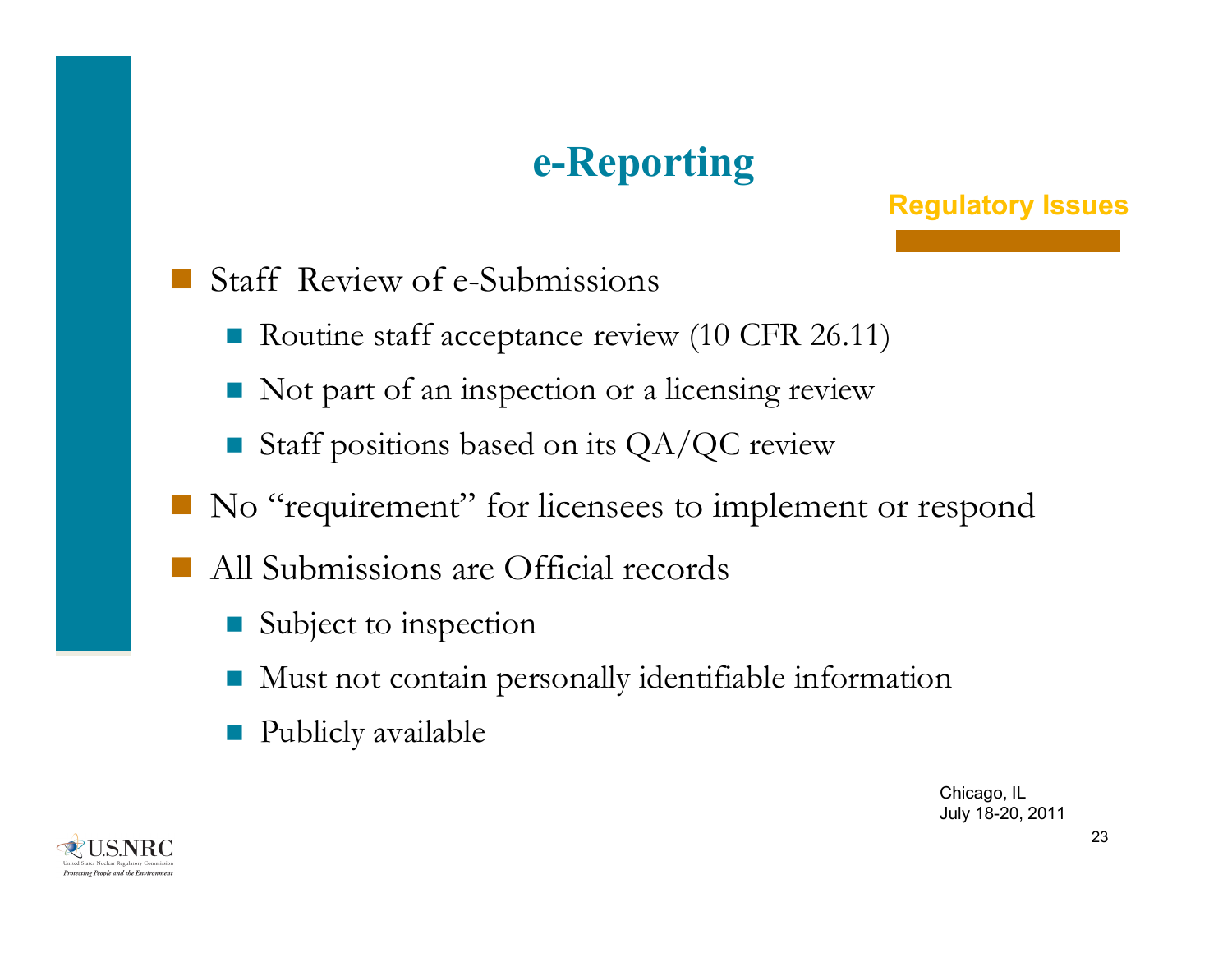# **e-Reporting**

#### **Regulatory Issues**

#### Personally Identifiable Information

- **Unique Identifier** 
	- 12011- NRC pwh001 Initials w/occurrence # PII
	- 011 NRC ph1234 Initials w/last 4 SSNs Questionable
	- 2011 NRC HQ5456 Site Badge Number PII
- **Please use only your company email address**



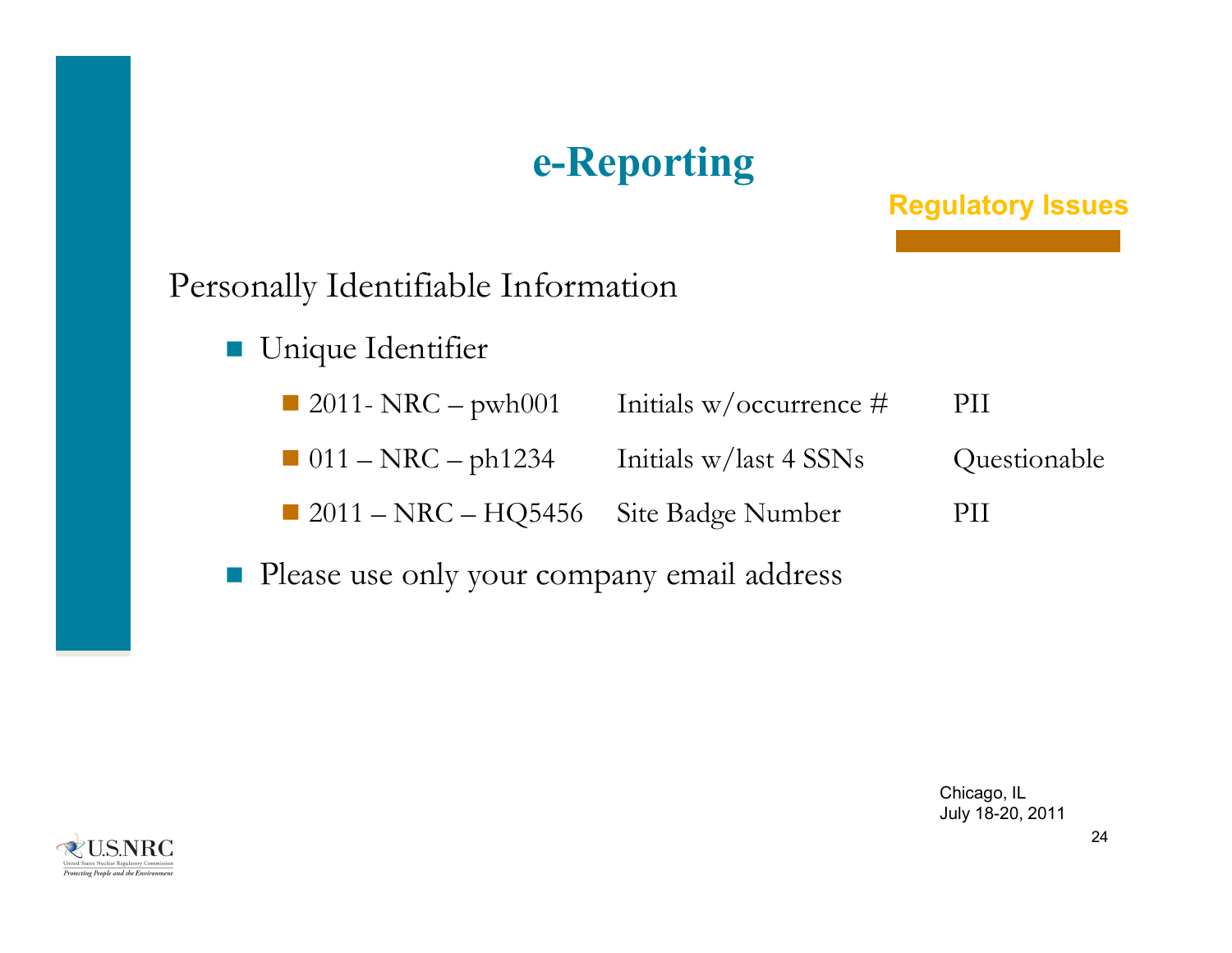# **e-Reporting Pros & Cons**

#### Pros

- F Ability to perform detailed drug & alcohol analysis
- $\mathcal{L}^{\mathcal{A}}$ **Consistency** 
	- Clear & unambiguous reporting requirements
- F **Effectiveness** 
	- $\blacksquare$  Performance-based regulation  $-$  inform the inspection process
	- $\blacksquare$  Timely trend analysis (e.g., monthly updates with quarterly postings)

#### $\Box$ **Efficiency**

- "fill-in-the-blank" forms simplicity
- h. 26.717 & 26.719 integration

#### Cons

- $\mathcal{L}_{\mathcal{A}}$ Start-up burden (e.g., procedures, computers, etc)
- $\mathcal{L}_{\mathcal{A}}$ Periodic reporting
- F Un-informed Statements or Conclusions (USCs)

**E-reporting Analysis Unique occurrence designator Collection dateEmployment type (employee or C/V) Test type (pre-access, for-cause, etc) Labor category (ops, maintenance, etc) Substance(s) detected Validity and temperature results Descriptive (subversion, FTFP, adulteration, etc.) Refusal action description (if any) Administrative actions taken (if any)**

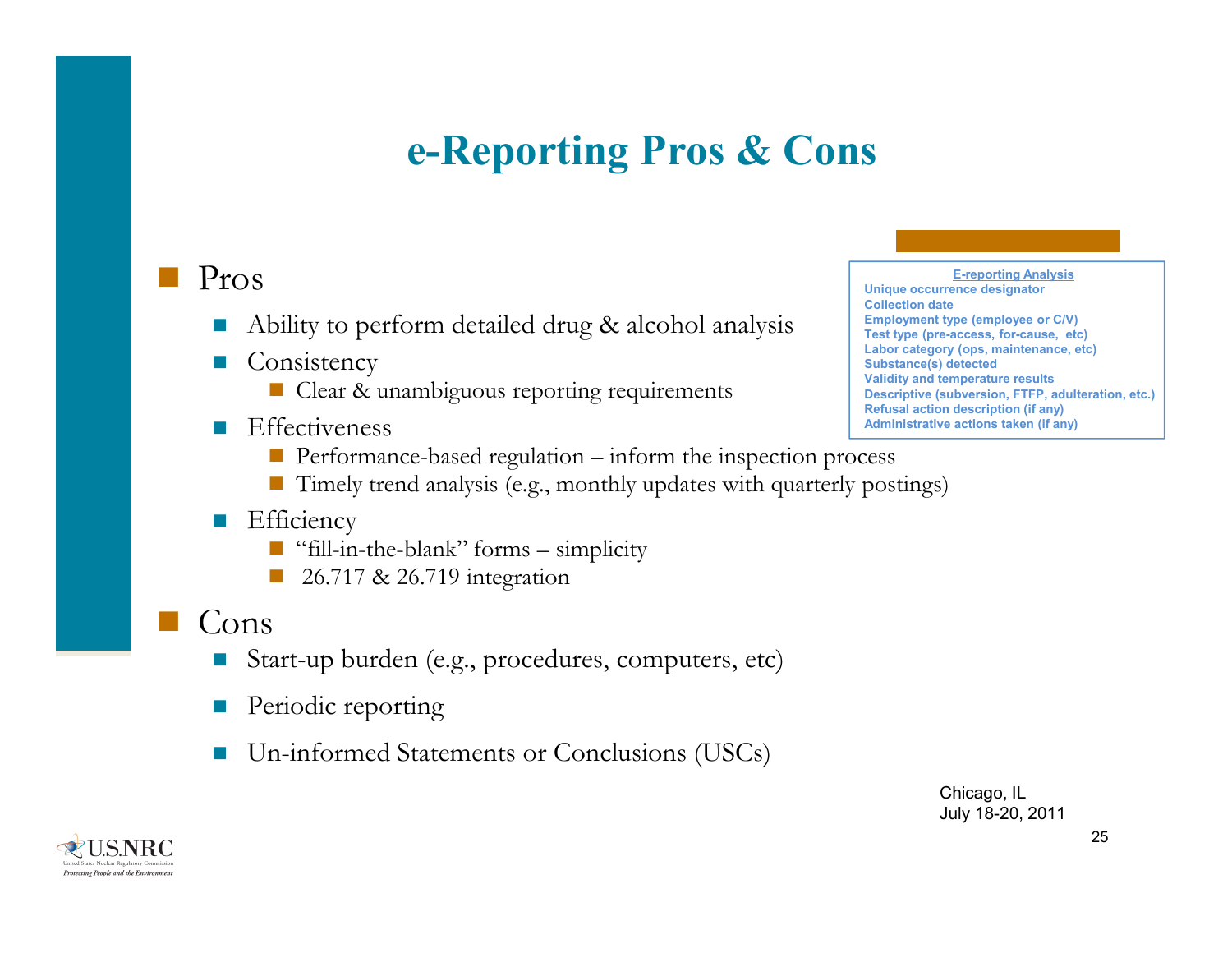## **Successes**

### e-Reporting

- E More than doubled participation
- E We have informed the inspection process (planned updating of the Insp. Proc.)
- Strong steps towards performance-based regulatory oversight
- Budgets and Staffing
	- E Staff augmentation
	- E Contracted expertise (ICF International, Inc.)
- Communication
	- T Thank you for all the calls and emails
	- T Thank you for the professionalism

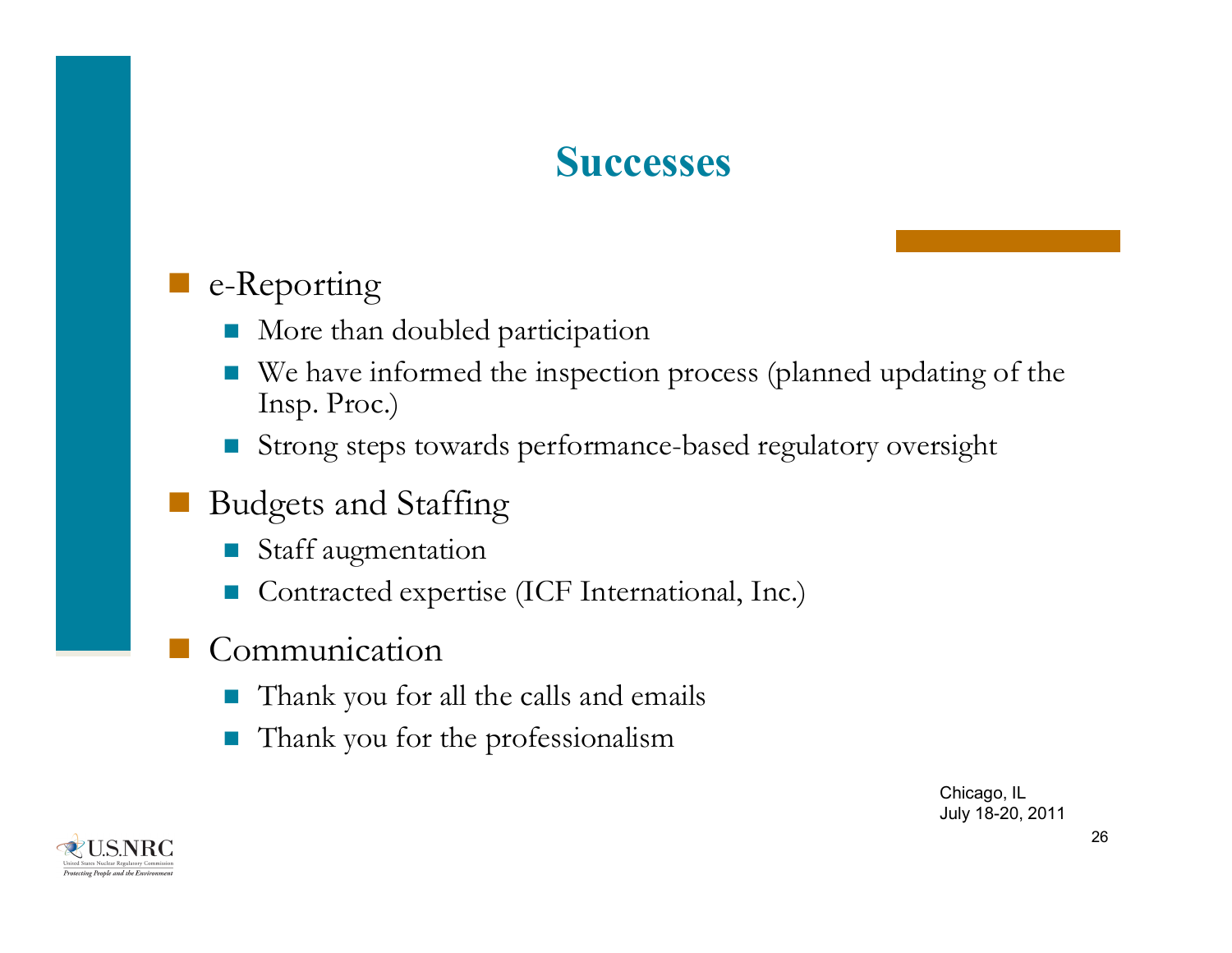

## *Presentation for Nuclear Energy Institute*

## **Fitness for Duty**

## **Frequently Asked Questions**

Paul Harris, US NRC Chicago, IL July 18-20, 2011

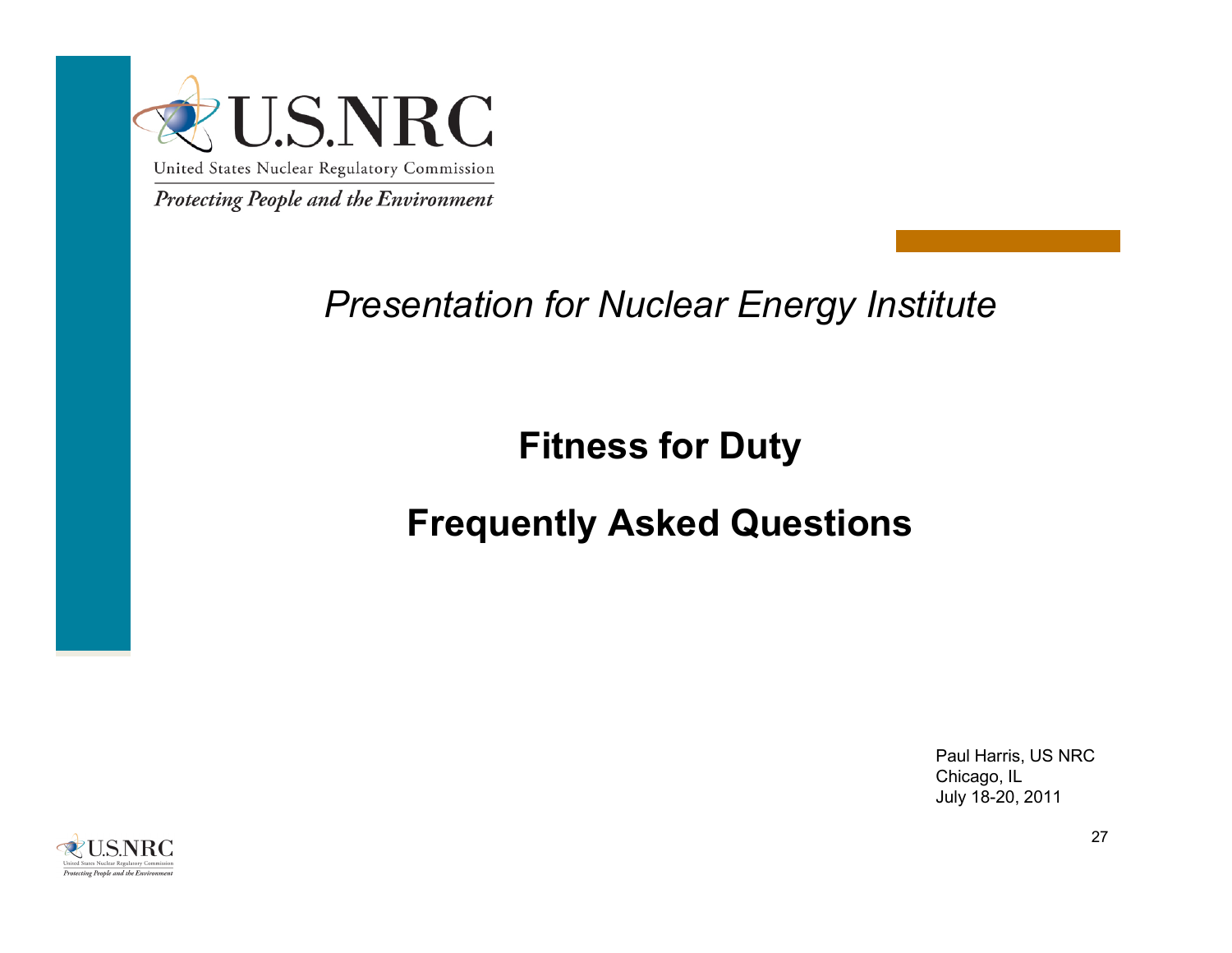# **Discussion Topics**

**FAQ Process**

- Background
- FAQ Performance
- Process Improvements
- Next Steps

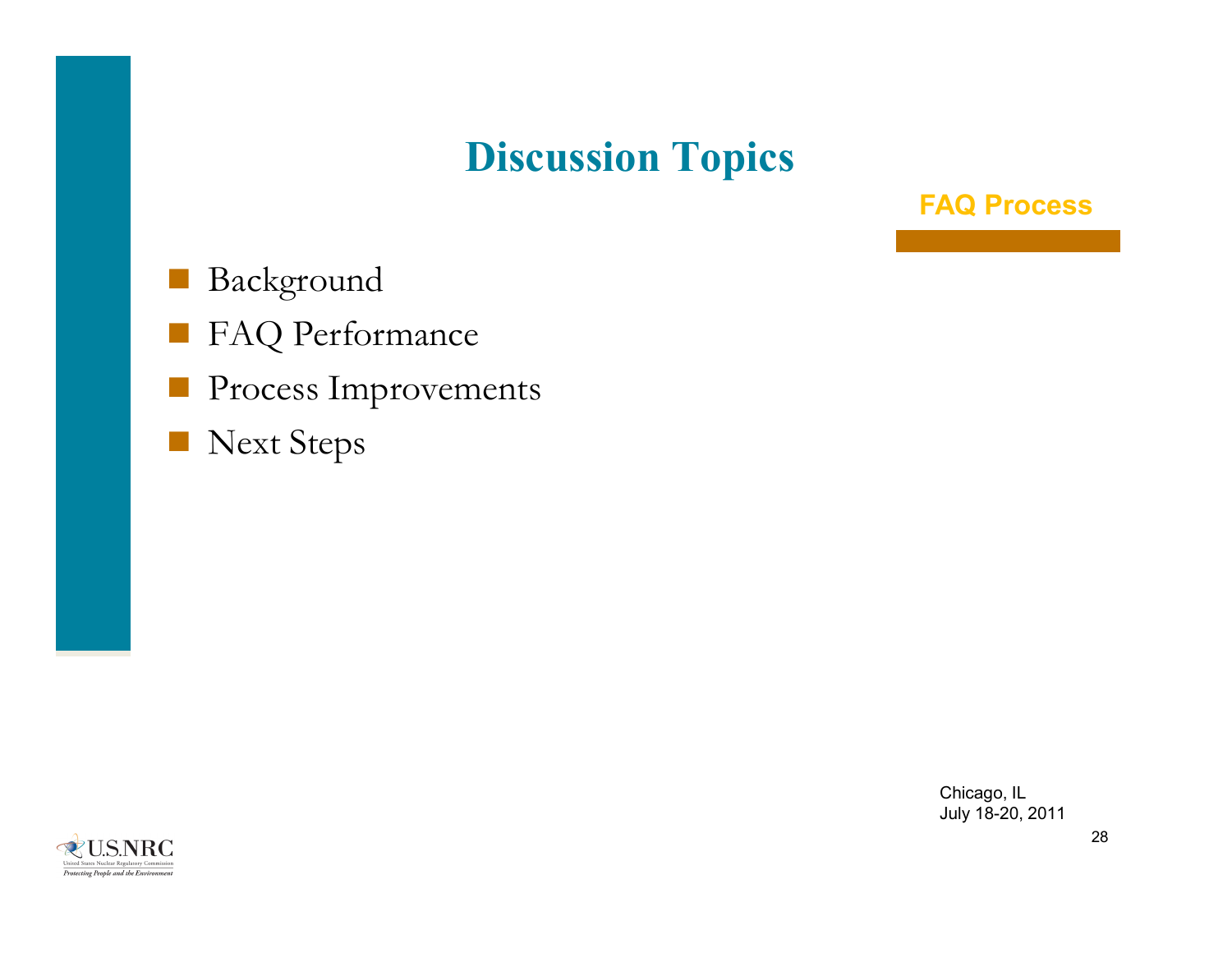# **Frequently Asked Questions**

### Background

- H FAQ initiative was to answer questions from the new rule
- F. Answers have transcended to be *defacto* inspection or policy guidance
- u Original intent was to "turn-off" FAQ portal after two years (December 2010)

#### FAQ Performance

 $\sim$ Internal metrics have not been met

#### **Process Improvements**

- $\mathbb{R}^3$ Procedure developed
- F. Administrative help assigned
- u Contracted expertise (ICF International)

#### Next Steps

- F. Develop regulatory guidance to formalize the answers to FAQs (endorse NEI guidance?)
- u Integrate FAQs into rulemaking as needed.

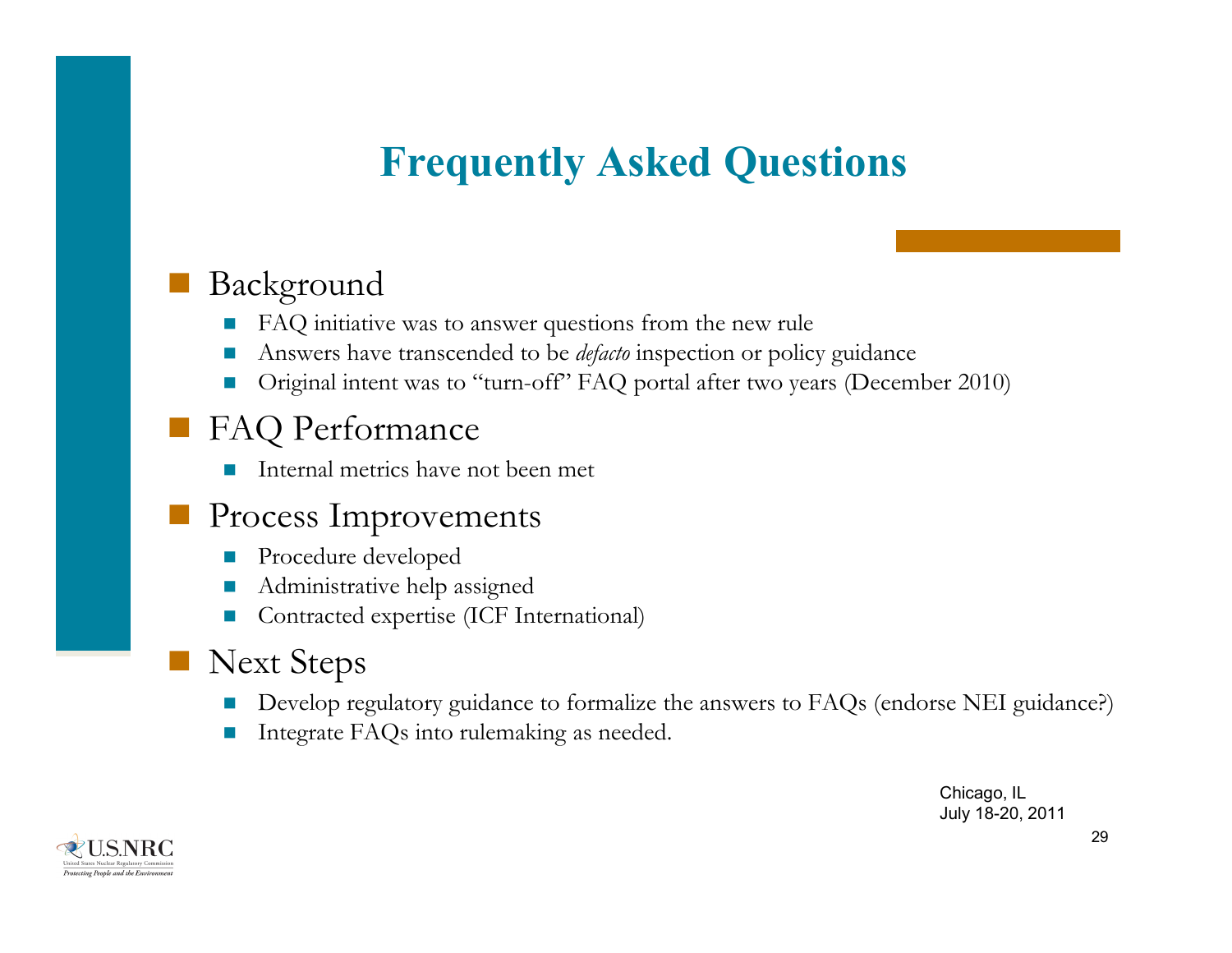

## *Presentation for Nuclear Energy Institute*

## **Fitness for Duty**

# **Calendar Years 2009 and 2010 Performance Data**

Paul Harris, US NRC Chicago, IL July 18-20, 2011

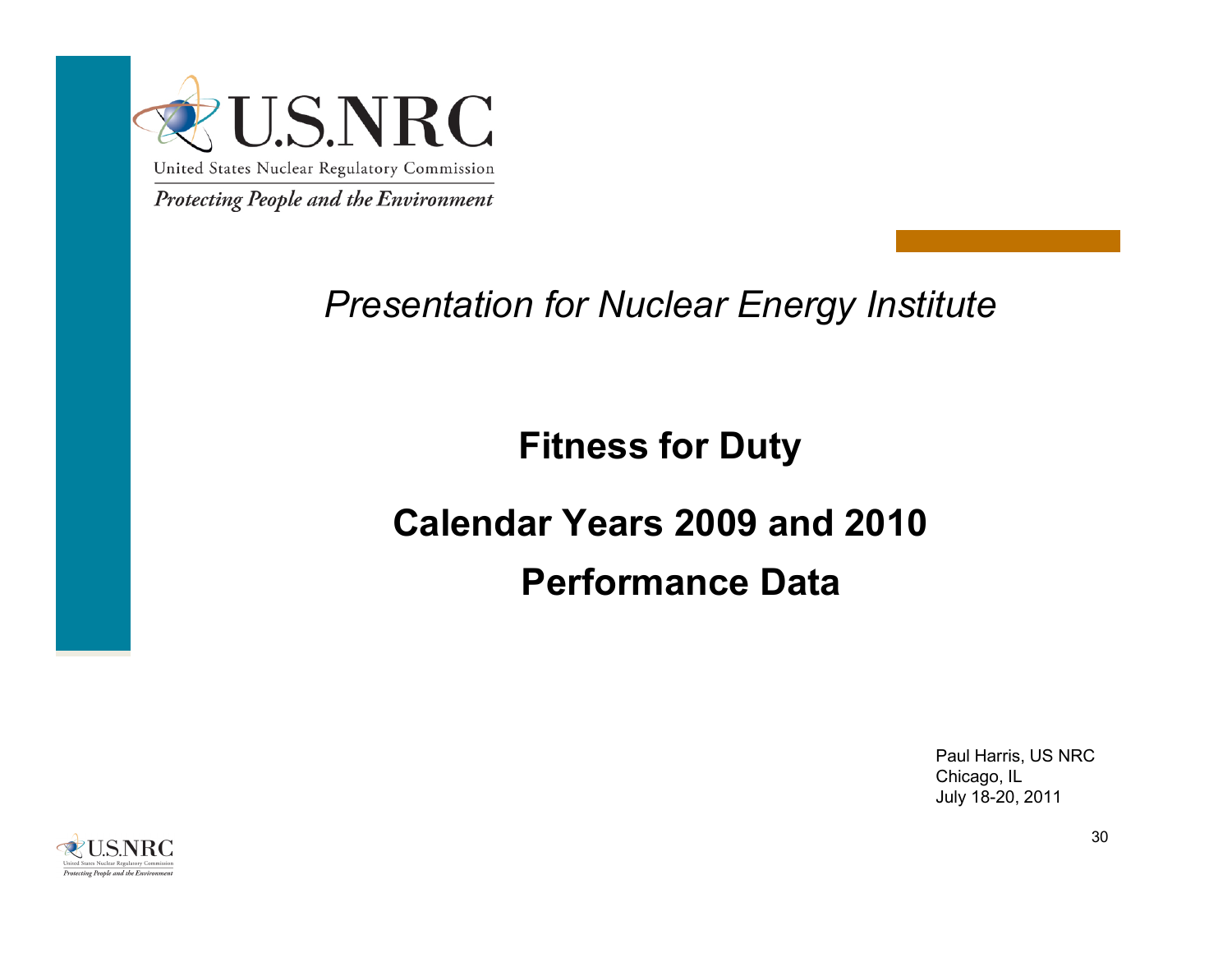## **E-Reporting Summary** (CYs 2009 & 2010)

|                                               | <b>CY 2009</b> | CY 2010 * | Change |
|-----------------------------------------------|----------------|-----------|--------|
| <b>Reporting Facilities</b>                   | 19             | 47        | $+28$  |
| <b>Industry Participation</b>                 | $25\%$         | $63\%$    | $+38%$ |
| Tests Conducted by EIE<br>reporting licensees | 46,162         | 106,443   | 60,281 |
| <b>Positive Results Reported</b>              | 290            | 648       | $+358$ |
|                                               |                |           |        |

\* CY 2010 results draft (as of 4/29/11)

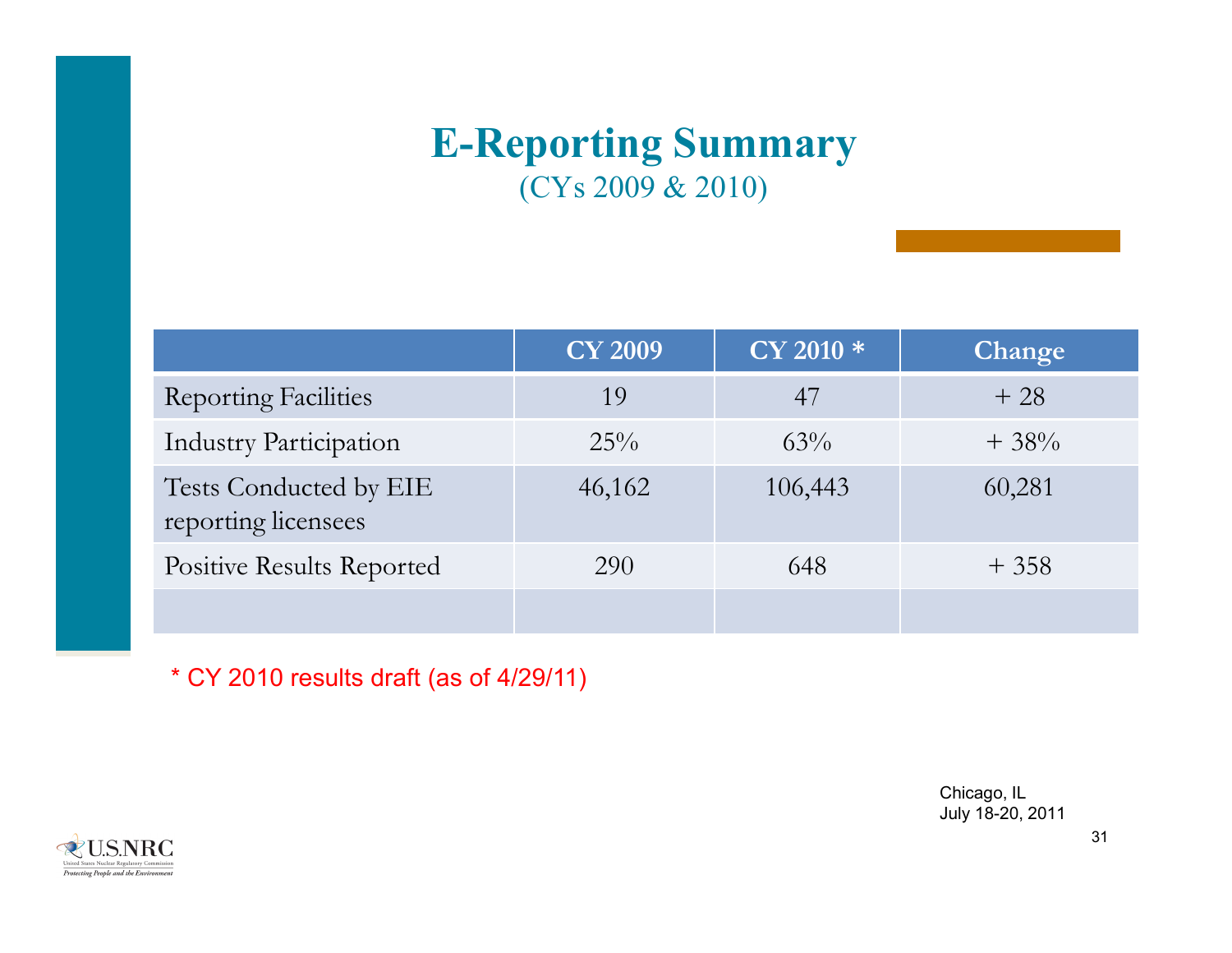## **NRC Drug and Alcohol Testing Results** (2005-2009)

| <b>Type of Test</b>                                             | 2005    | 2006              | 2007    | 2008           | 2009         |  |  |  |  |
|-----------------------------------------------------------------|---------|-------------------|---------|----------------|--------------|--|--|--|--|
|                                                                 |         | <b>Pre-Access</b> |         |                |              |  |  |  |  |
| <b>Number Tested</b>                                            | 79,005  | 79,980            | 81,932  | 87,468         | 95,878       |  |  |  |  |
| <b>Number Positive</b>                                          | 648     | 747               | 668     | 664            | 677          |  |  |  |  |
| <b>Percent Positive</b>                                         | 0.82%   | 0.93%             | 0.82%   | 0.76%          | 0.71%        |  |  |  |  |
|                                                                 | Random  |                   |         |                |              |  |  |  |  |
| Number Tested<br>50,286<br>52,557<br>51,665<br>54,759<br>60,877 |         |                   |         |                |              |  |  |  |  |
| <b>Number Positive</b>                                          | 147     | 132               | 117     | 127            | 154          |  |  |  |  |
| <b>Percent Positive</b>                                         | 0.29%   | 0.25%             | 0.23%   | 0.23%          | 0.25%        |  |  |  |  |
|                                                                 |         | <b>For Cause</b>  |         |                |              |  |  |  |  |
| <b>Number Tested</b>                                            | 671     | 716               | 720     | 797            | 547          |  |  |  |  |
| <b>Number Positive</b>                                          | 105     | 104               | 81      | 94             | 108          |  |  |  |  |
| <b>Percent Positive</b>                                         | 15.65%  | 14.53%            | 11.25%  | 11.79%         | 19.74%       |  |  |  |  |
|                                                                 |         | <b>Post-Event</b> |         |                |              |  |  |  |  |
| <b>Number Tested</b>                                            | 490     | 905               | 895     | 986            | 893          |  |  |  |  |
| <b>Number Positive</b>                                          | 1       | 5                 | 10      | $\overline{7}$ | $\mathbf{1}$ |  |  |  |  |
| <b>Percent Positive</b>                                         | 0.20%   | 0.55%             | 1.12%   | 0.71%          | 0.11%        |  |  |  |  |
|                                                                 |         | <b>Followup</b>   |         |                |              |  |  |  |  |
| Number Tested                                                   | 4,057   | 4,766             | 4,991   | 5,756          | 6,252        |  |  |  |  |
| <b>Number Positive</b>                                          | 31      | 37                | 31      | 44             | 53           |  |  |  |  |
| <b>Percent Positive</b>                                         | 0.76%   | 0.78%             | 0.62%   | 0.76%          | 0.85%        |  |  |  |  |
|                                                                 |         | <b>TOTAL*</b>     |         |                |              |  |  |  |  |
| <b>Number Tested</b>                                            | 134,509 | 138,924           | 140,203 | 149,766        | 164,447      |  |  |  |  |
| <b>Number Positive</b>                                          | 932     | 1,025             | 907     | 936            | 993          |  |  |  |  |
| <b>Percent Positive</b>                                         | 0.69%   | 0.74%             | 0.65%   | 0.62%          | 0.60%        |  |  |  |  |

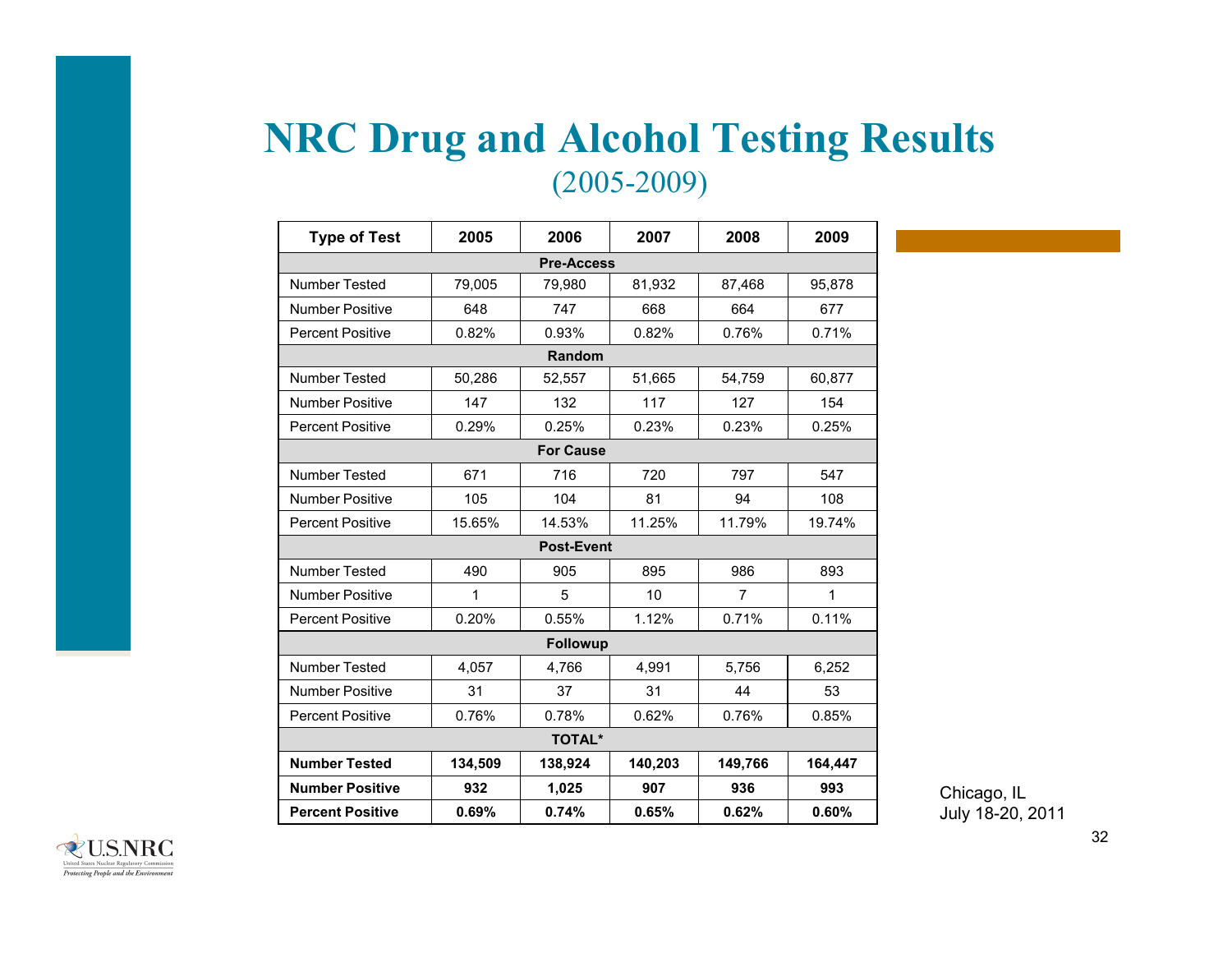### **HHS/SAMHSA Drug Data** (2009-2010)

#### **Overall**



Chicago, IL<br>July 18-20, 2011

**&U.S.NRC** United States Nuclear Regula Protecting People and the Environment

33July 18-20, 2011 Ron Flegel May'11 DTAB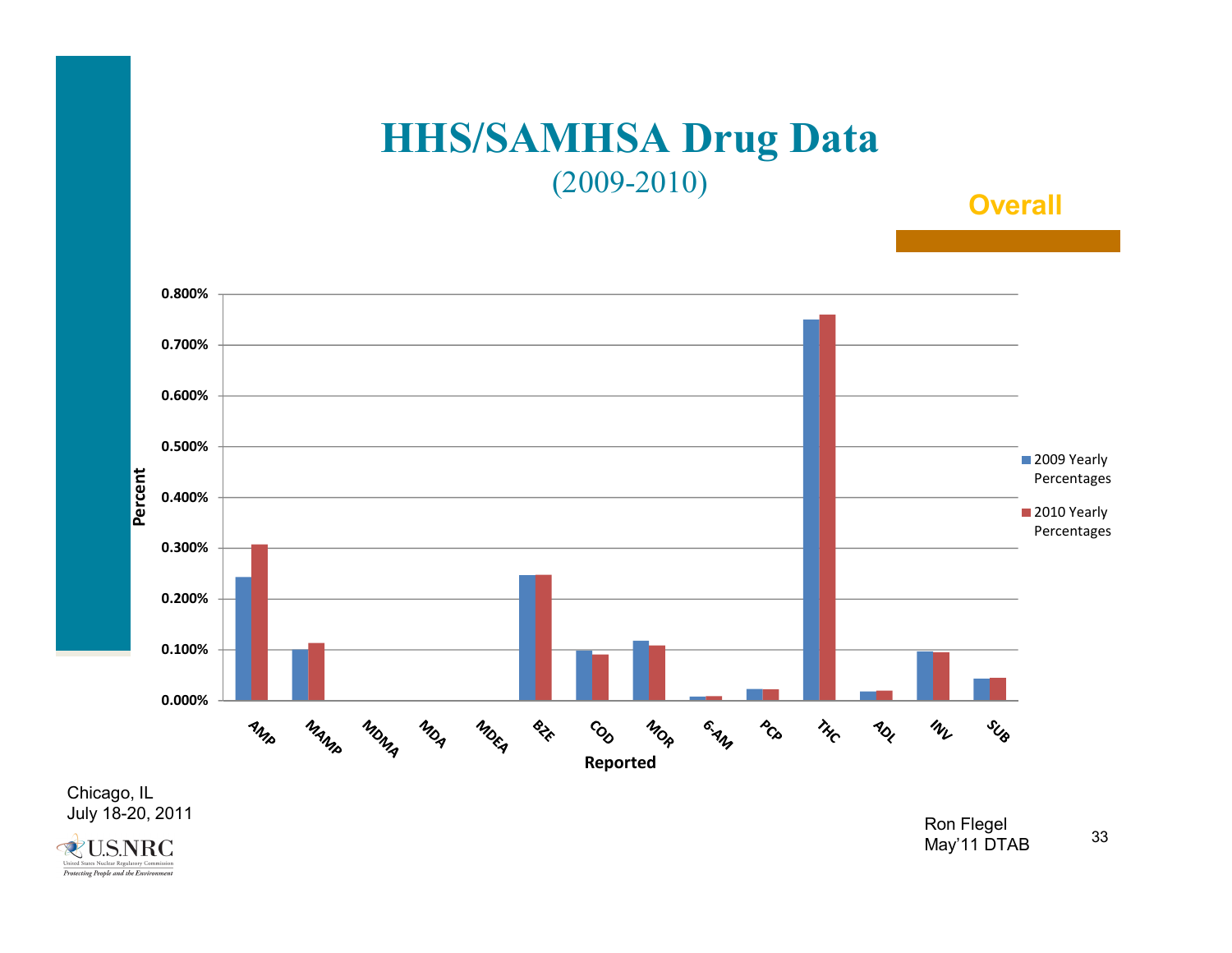## **DOT Drugs & Test Conditions**

| <b>I. Positive Drug Testing:</b> |                              |                                              |                                           |                 |                  |                  |
|----------------------------------|------------------------------|----------------------------------------------|-------------------------------------------|-----------------|------------------|------------------|
|                                  | 2005                         | 2006                                         | 2007                                      | 2008*           | 2009*            | 2010*            |
|                                  | <b>Full Year</b>             | <b>Full Year</b>                             | <b>Full Year</b>                          | <b>July-Dec</b> | <b>Full Year</b> | <b>Full Year</b> |
| <b>Total Results</b>             | 7,145,907                    | 7,542,360                                    | 6,568,447                                 | 2.850,106       | 5,163,165        | 5,463,833        |
| <b>Positives</b>                 | 143,993                      | 136,724                                      | 136,908                                   | 46,858          | 77,865           | 84,211           |
| % Positives                      | 2.02%                        | 1.81%                                        | 2.08%                                     | 1.64%           | 1.51%            | 1.54%            |
|                                  |                              |                                              | Drug Types as Percentage of all Positives |                 |                  |                  |
| Amphetamine                      | 14.66%                       | 12.82%                                       | 17.54%                                    | 16.09%          | 18.23%           | 21.67%           |
| Cocaine                          | 26.84%                       | 28.48%                                       | 23.32%                                    | 19.19%          | 16.59%           | 16.17%           |
| <b>Opiates</b>                   | 7.81%                        | 8.23%                                        | 10.05%                                    | 11.52%          | 12.83%           | 10.94%           |
| PCP                              | 0.91%                        | 1.18%                                        | 1.21%                                     | 1.76%           | 1.70%            | 1.52%            |
| <b>THC</b>                       | 49.77%                       | 49.30%                                       | 47.87%                                    | 51.45%          | 50.66%           | 49.70%           |
|                                  | II. Specimens Tampered-With: |                                              |                                           |                 |                  |                  |
|                                  | 2005                         | 2006                                         | 2007                                      | 2008*           | 2009*            | 2010*            |
|                                  | <b>Full Year</b>             | <b>Full Year</b>                             | <b>Full Year</b>                          | <b>July-Dec</b> | <b>Full Year</b> | <b>Full Year</b> |
| <b>Total Results</b>             | 7.145.907                    | 7,542,360                                    | 6,568,447                                 | 2.850.106       | 5,163,165        | 5,463,833        |
| Tampered                         | 12.349                       | 14.199                                       | 31.554                                    | 5.106           | 8.421            | 8.901            |
| % Tampered                       | .172%                        | .188%                                        | .480%                                     | .179%           | .163%            | .163%            |
|                                  |                              | As Percentage of all Tampered-with Specimens |                                           |                 |                  |                  |
| <b>Adulterated</b>               | 4.7%                         | 5.3%                                         | 4.8%                                      | 9.3%            | 10.50%           | 11.27%           |
| Substituted                      | 22.4%                        | 23.1%                                        | 33.5%                                     | 25.0%           | 27.81%           | 29.14%           |
| <b>Invalid</b>                   | 72.9%                        | 71.6%                                        | 61.7%                                     | 65.7%           | 61.69%           | 59.59%           |
| III. Other:                      |                              |                                              |                                           |                 |                  |                  |
|                                  | 2005                         | 2006                                         | 2007                                      | 2008*           | 2009*            | 2010*            |
|                                  | <b>Full Year</b>             | <b>Full Year</b>                             | <b>Full Year</b>                          | <b>July-Dec</b> | <b>Full Year</b> | <b>Full Year</b> |
| <b>Total Results</b>             | 7,145,907                    | 7,542,360                                    | 6,568,447                                 | 2,850,106       | 5,163,165        | 5,463,833        |
| Rejected                         | 13,770                       | 13,499                                       | 13,012                                    | 4.636           | 7,106            | 7,532            |
| % Rejected                       | 0.19%                        | 0.18%                                        | 0.20%                                     | 0.16%           | 0.13%            | 0.14%            |
|                                  |                              |                                              |                                           |                 |                  |                  |

#### Laboratory Drug Testing Data 2005 - 2010

\* DOT-Only Data (and 2008 only represents a 6-month period)



Jim Swart May'11 DTAB Chicago, IL July 18-20, 2011

34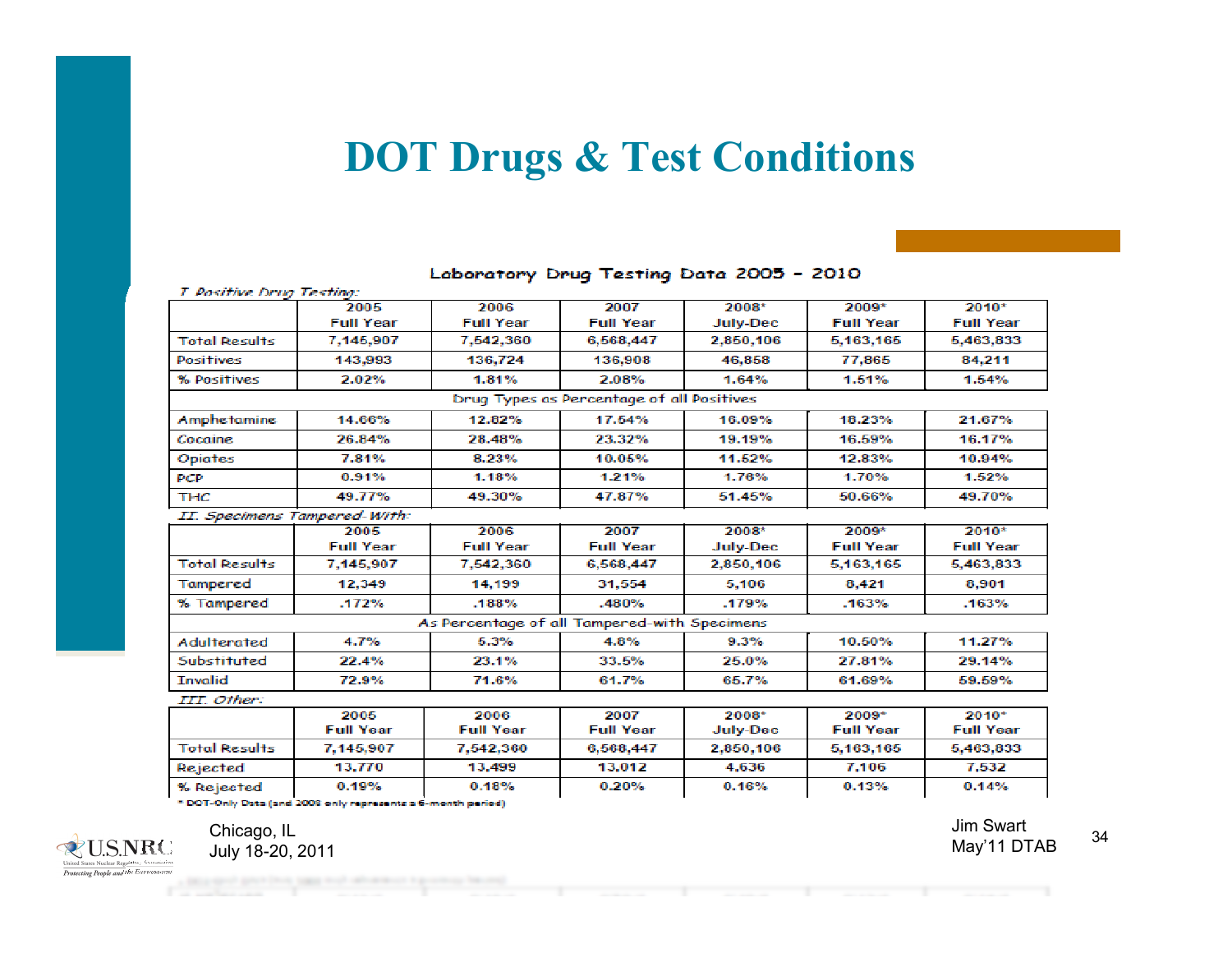# **Dod Drugs & Opiates**

| <b>DoD</b> Fiscal Year            | 2006  | 2007     | 2008  | 2009 | 2010 |
|-----------------------------------|-------|----------|-------|------|------|
| <b>Illicit Drug Positive Rate</b> | 1.25% | $1.21\%$ | 1.20% | 18%  | 13%  |
| <b>Mean Testing Ratio</b>         | 1.62  | .61      | 73    | .72  | l.65 |

#### **Drug Positive Rate vs Survey Data 1980 - 2008**

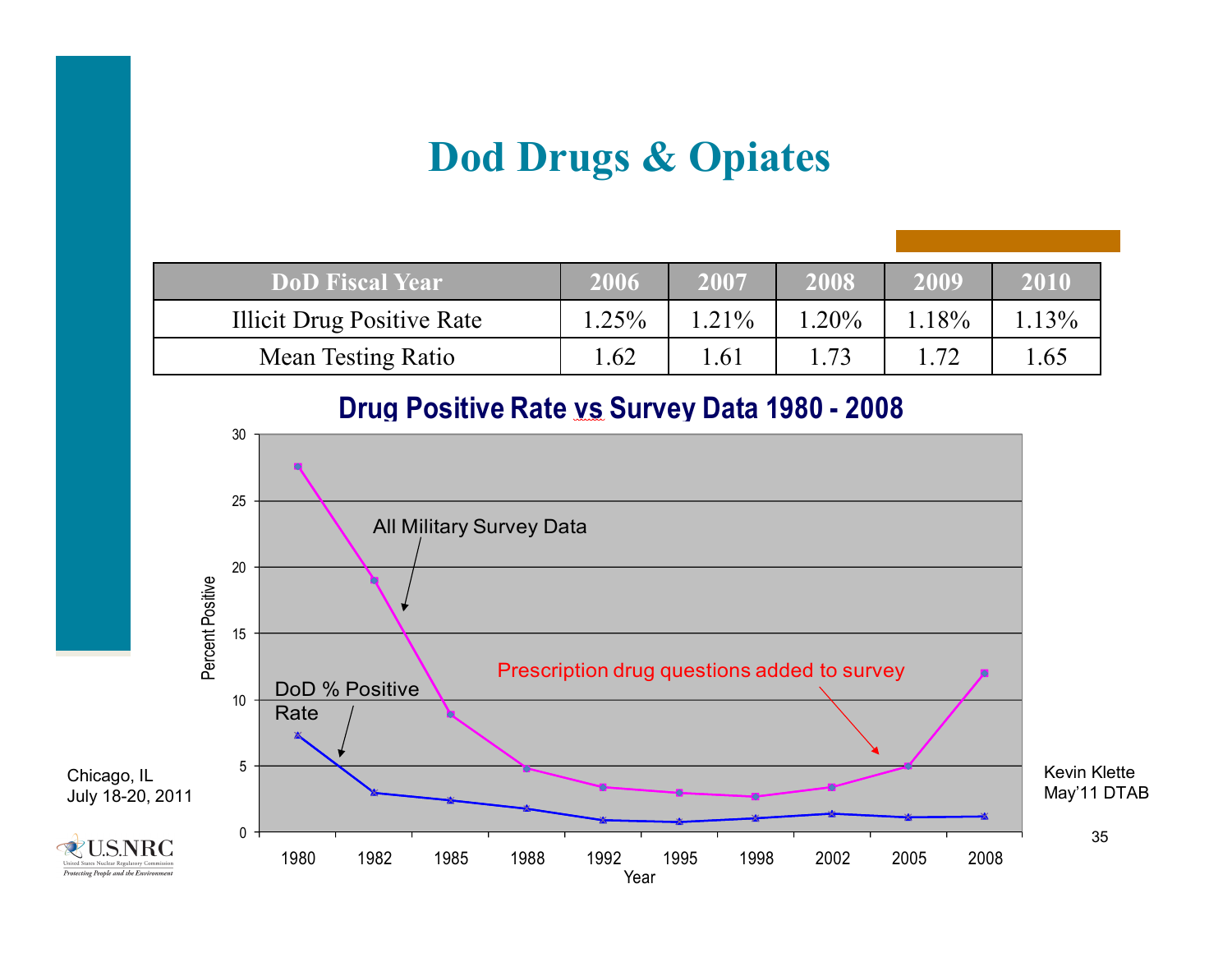## **Dod Drugs & Opiates**



\*phencyclidine, codeine, morphine, oxycodone, oxymorphone are tested at <sup>a</sup> pulse rate of 20%.



36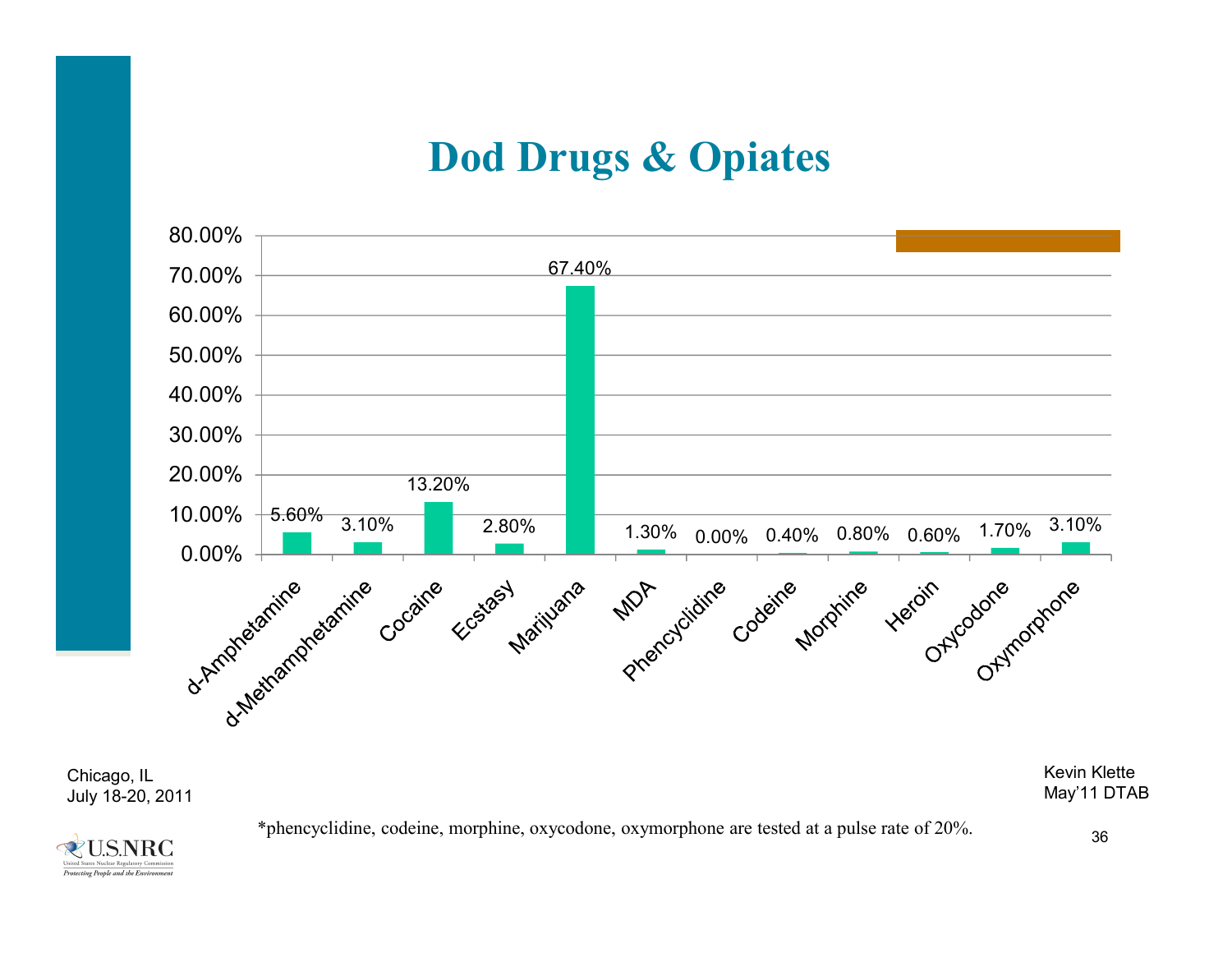# **NRC Opiate Positive Rates compared to Quest Diagnostic Data** (CYs 2009 & 2010)

|                                       |      | 2006 2007 | 2008   | 2009 | Jan-Jun 2010 |
|---------------------------------------|------|-----------|--------|------|--------------|
| Federal Tests – urine $0.17 \pm 0.18$ |      |           | 0.20   | 0.21 | 0.18         |
| $USG$ – urine                         | 0.32 | 0.35      | 0.38   | 0.45 | 0.38         |
| $USGP - oral fluid$                   | 0.45 | 0.67      | 0.76   | 0.86 | 0.91         |
| $USGP - hair$                         | 0.14 | 0.17      | (0.14) | 0.15 | (0.07)       |

|               |          | 2000  | 2009  |
|---------------|----------|-------|-------|
| NRC.          | Max High | 0.026 |       |
| Industry wide | Max Low  |       | 0.006 |

Notes: 1. CY 2010 results draft

2. All data presented as a percent (e.g., 17%)

3. USGP = U.S. General Population (workforce)

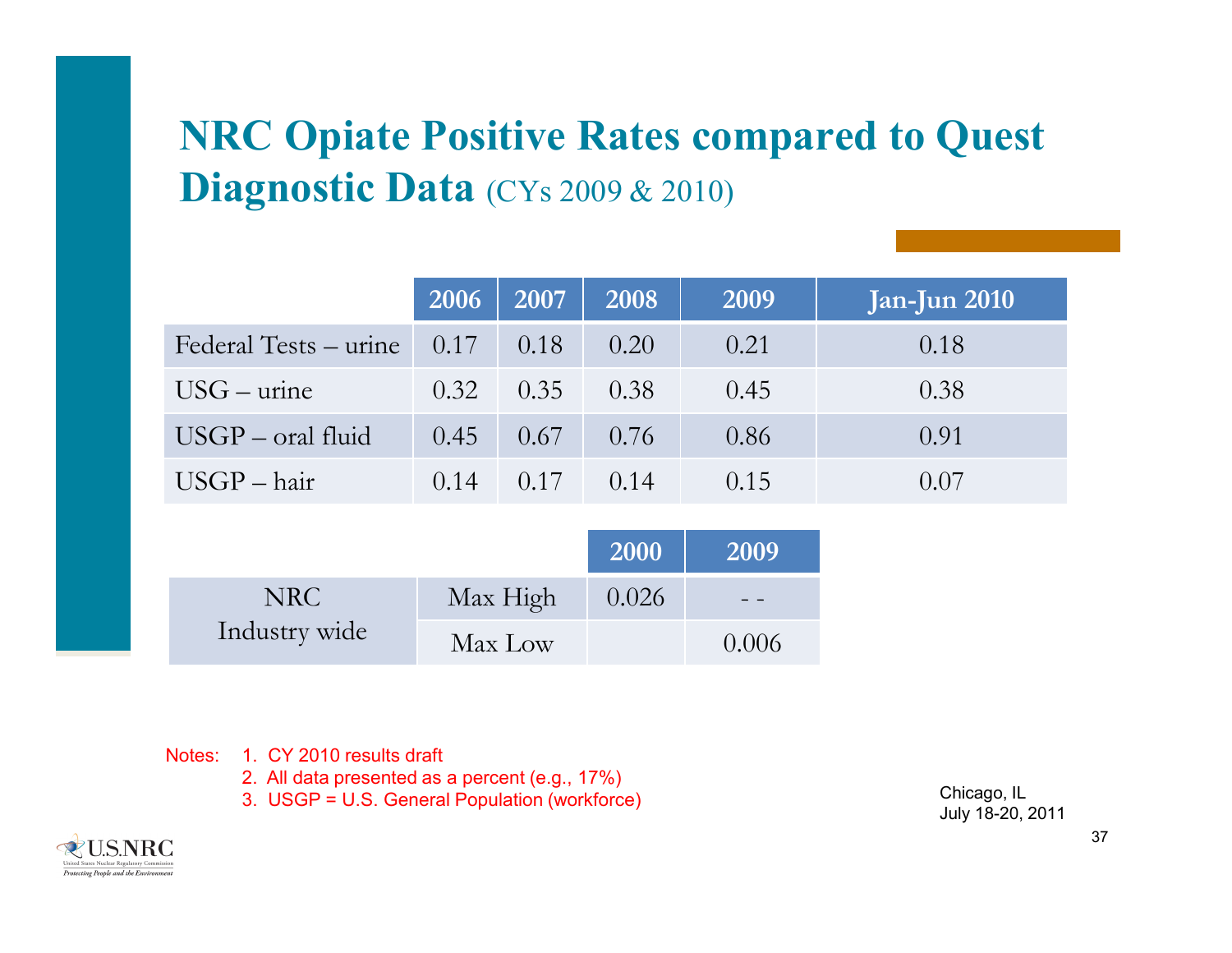# **Hospital Alcohol & Opiate Data Data**

(Patients with unintended injuries & positive results)

|         | $1985^1$ | 1990 <sup>1</sup> | 1995 <sup>1</sup> | $2000^1$ | $\overline{ 2005^2 }$     |
|---------|----------|-------------------|-------------------|----------|---------------------------|
| Alcohol | 31.1     | 32.5              | 23.3              | 17.7     | alcohol $= 15$            |
| Cocaine | 2.2      | 4.7               | 11.4              | 8.5      | 1 drug $= 26$             |
| Opiates | 2.2      | 5.2               | 14.2              | 16.9     | $1$ drug + alcohol = $12$ |
|         |          |                   |                   |          | $>1$ drug = 9             |
|         |          |                   |                   |          | $>1$ drug + alcohol = 4   |

Notes: 1. Gordon Smith, M.D., M.P.H, May 2011, DTAB

- 2. Phase II AAP 2005
- 3. All numbers in percent, %

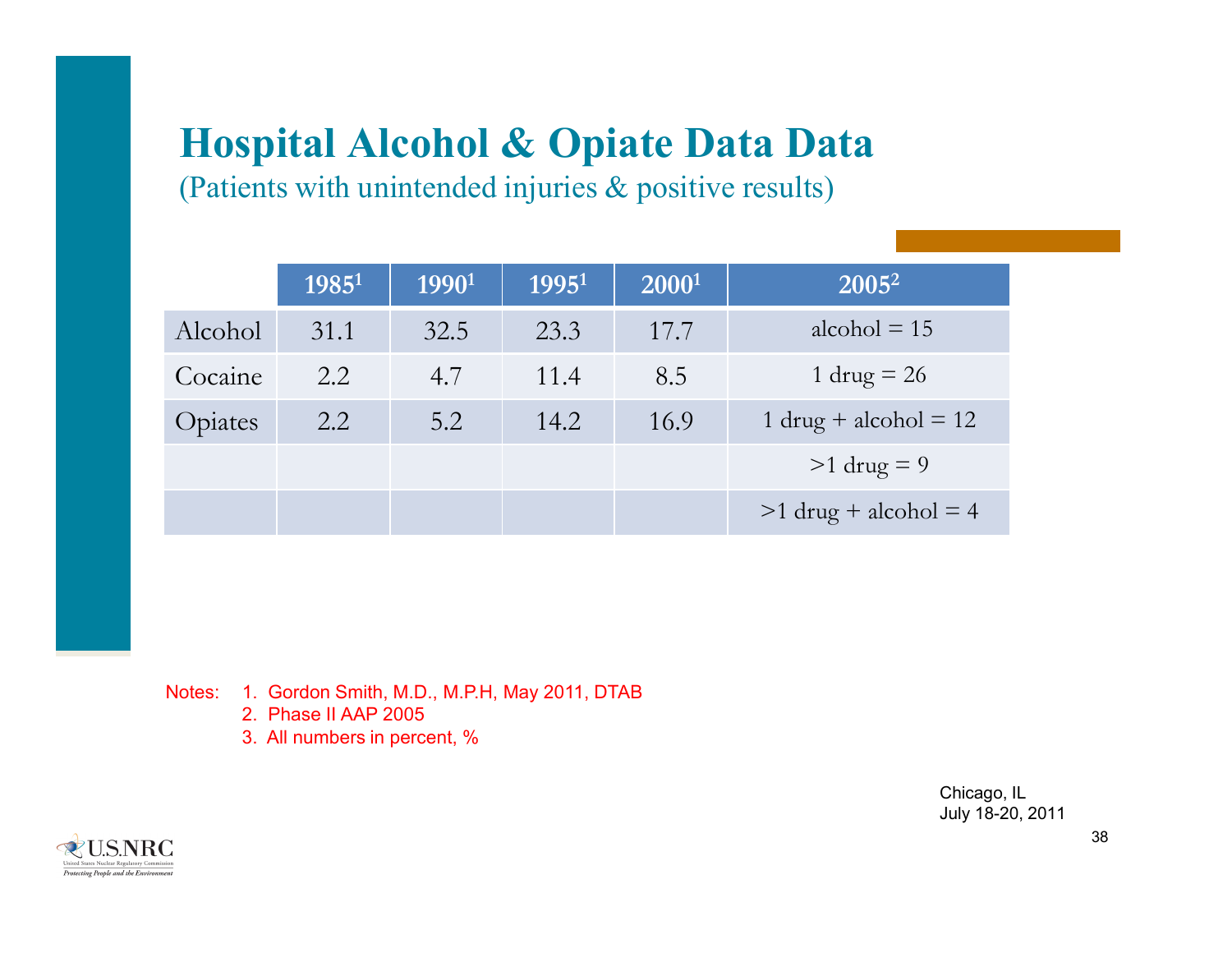# **2009 Confirmed Positive Test Results by Substance and Work Category**

| Licensee<br><b>Positive</b><br><b>Employees</b> |               | <b>Contractors</b> |                          | <b>Total</b> |               |         |
|-------------------------------------------------|---------------|--------------------|--------------------------|--------------|---------------|---------|
| <b>Test Result</b>                              | <b>Number</b> | Percent            | <b>Number</b><br>Percent |              | <b>Number</b> | Percent |
| Marijuana                                       | 50            | 31.06%             | 450                      | 50.62%       | 500           | 47.62%  |
| Alcohol                                         | 86            | 53.42%             | 175                      | 19.69%       | 261           | 24.86%  |
| Cocaine                                         | 14            | 8.70%              | 143                      | 16.09%       | 157           | 14.95%  |
| Refusal to Test*                                | 5             | 3.11%              | 78.                      | 8.77%        | 83            | 7.90%   |
| Amphetamines                                    | 4             | 2.48%              | 34                       | 3.82%        | 38            | 3.62%   |
| Opiates                                         | ⌒             | 1.24%              | 8                        | 0.90%        | 10            | 0.95%   |
| Phencyclidine                                   | 0             | 0.00%              |                          | 0.11%        |               | 0.10%   |
| <b>TOTAL**</b>                                  | 161           | 100.00%            | 889                      | 100.00%      | 1,050         | 100.00% |

#### **(All Test Types, Including Testing Refusals)**

\* Includes adulterated and substituted validity test results and refusal to test actions.



Chart 1





Chicago, IL 7/18-20/11

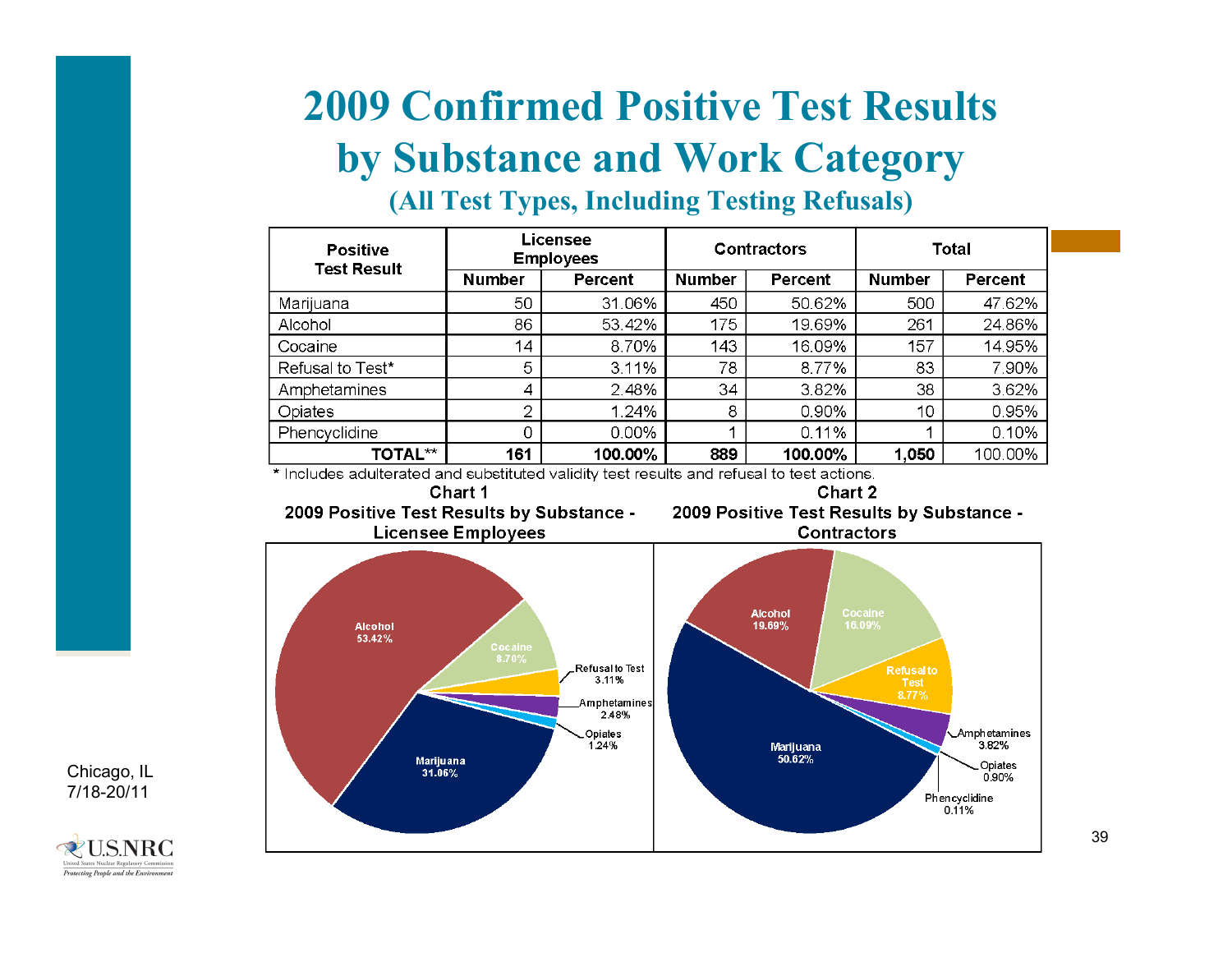## **Distinct Testing Populations Positive Testing Rates (All Test Types) by Work Category (1993 – 2009)**



**U.S.NRC** Protecting People and the Environn

40Chicago, IL 7/18-20/11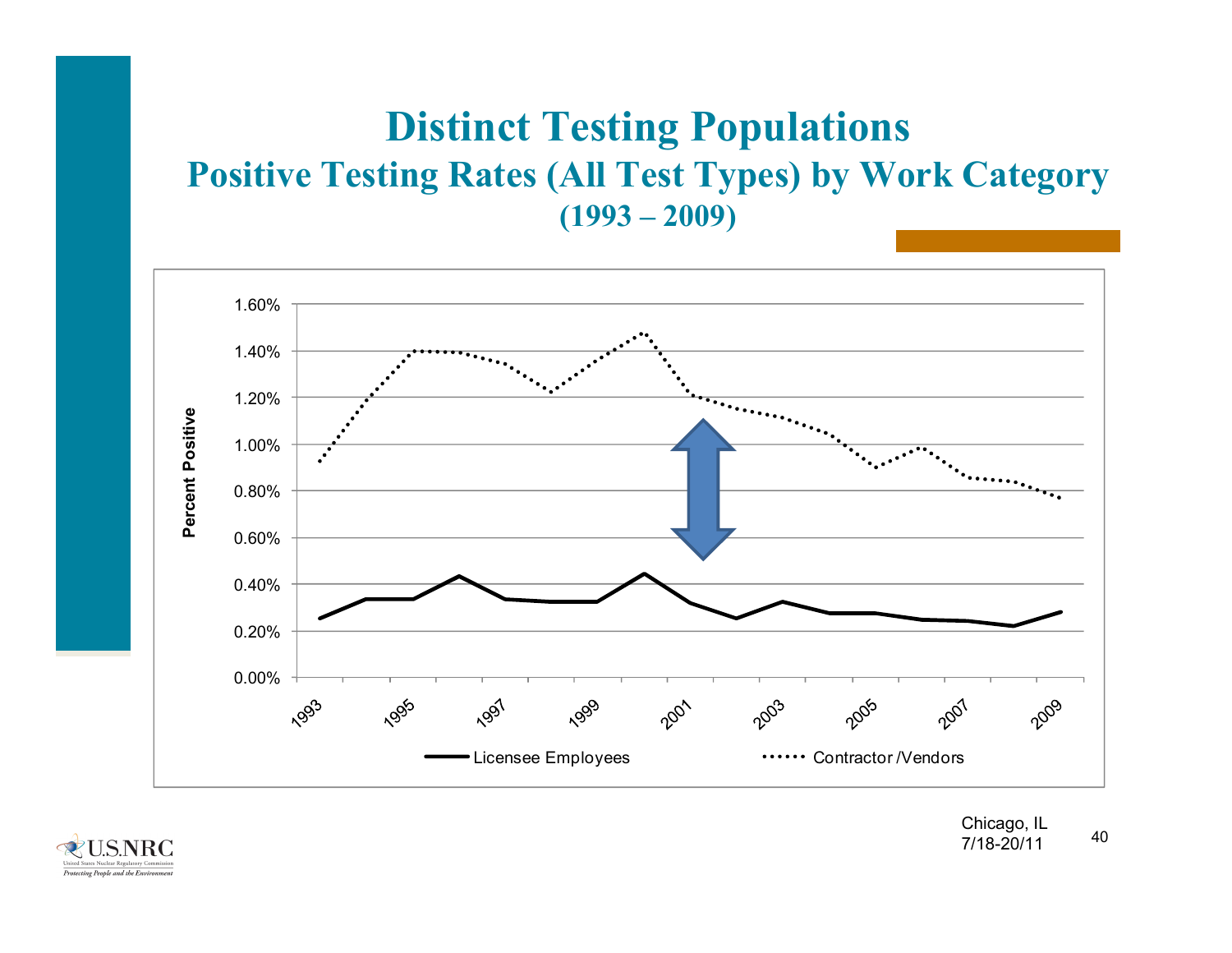# **Evaluate Positive Rates by Work Category by Licensee Site**

(CY 2009 Random Testing Results)



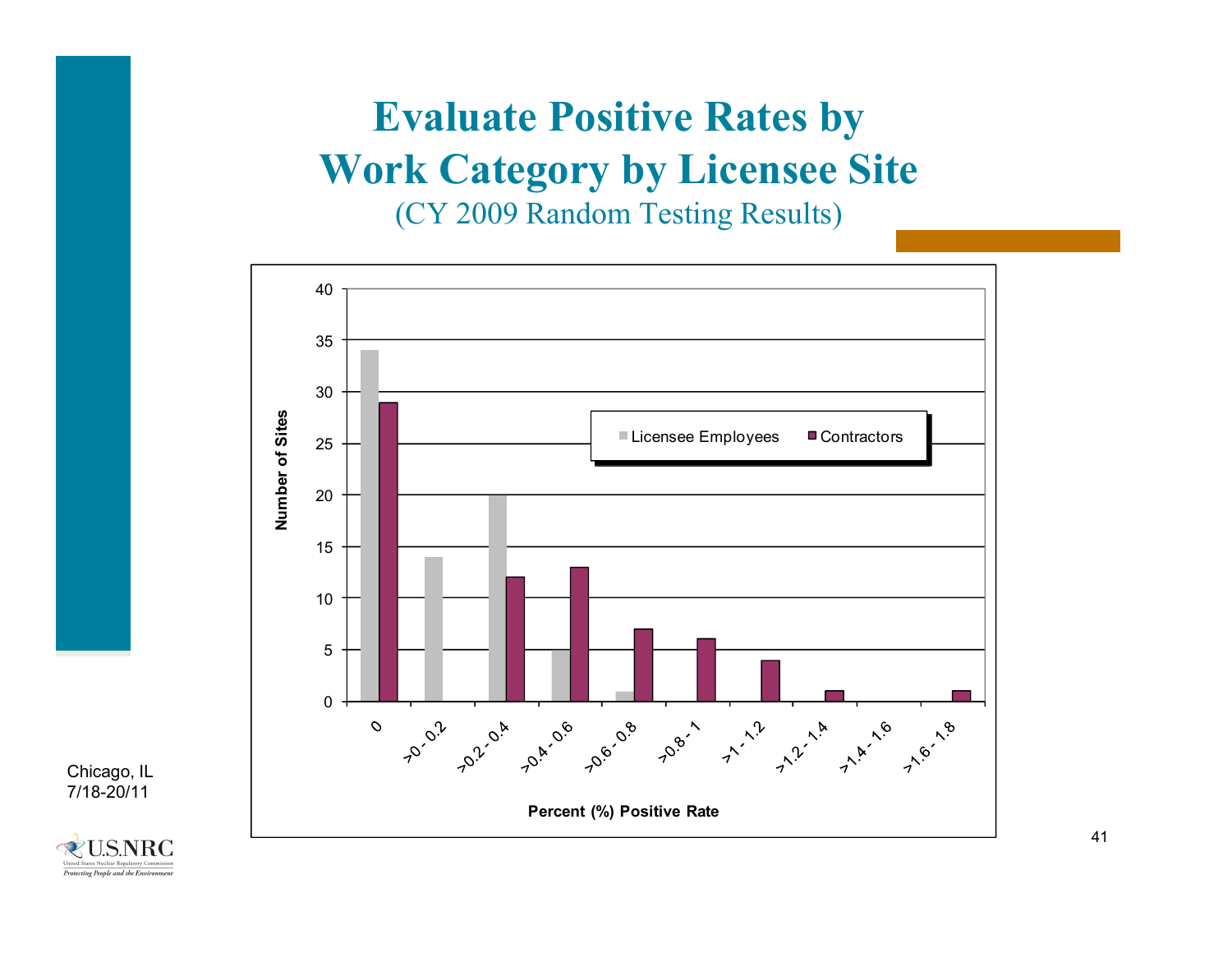# **CY 2009 Licensee Employee Substances by Reason for Test**



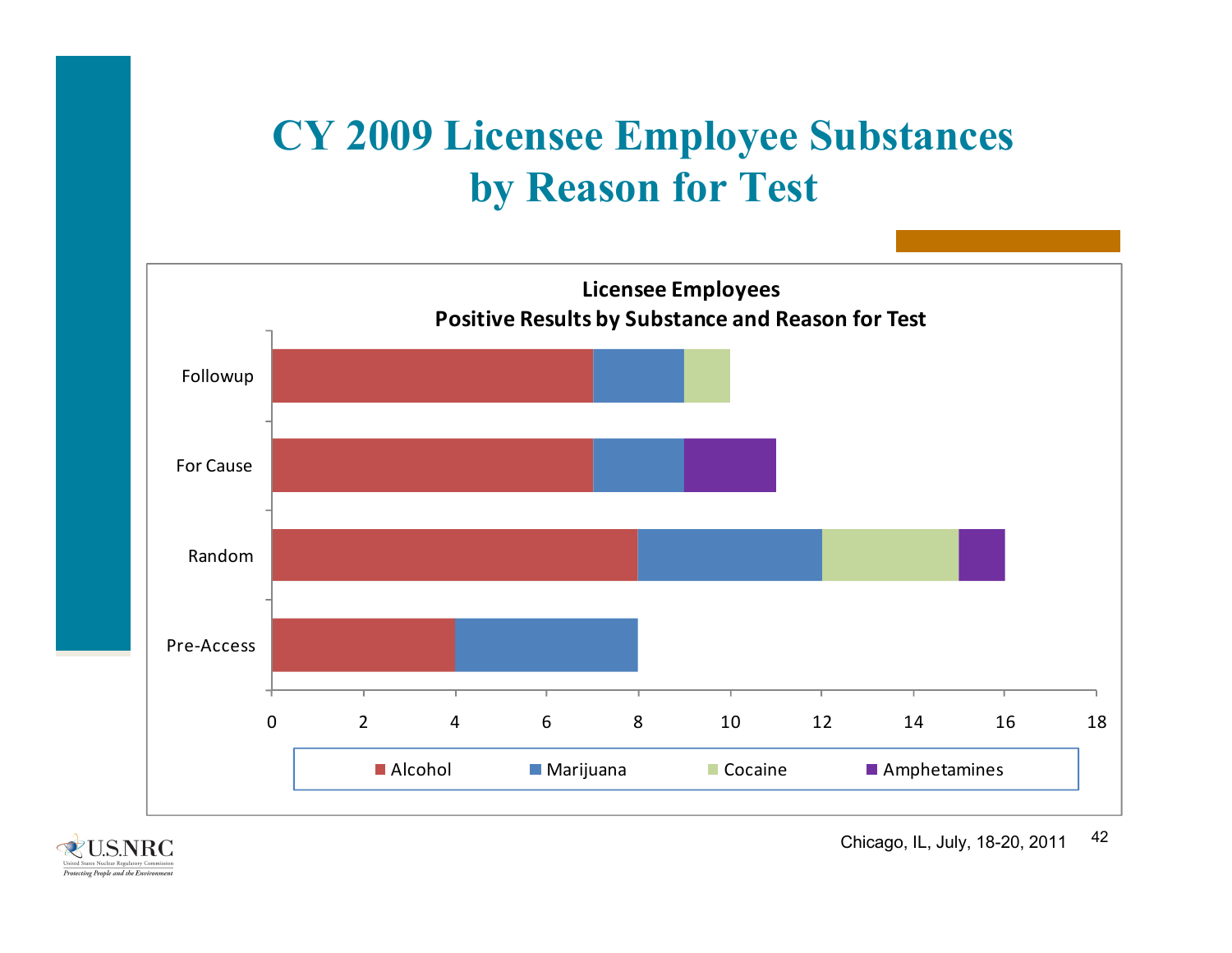# **CY 2009 Contractor/Vendors Substances by Reason for Test**



**U.S.NRC** Protecting People and the Environmen

Chicago, IL 7/18-20/11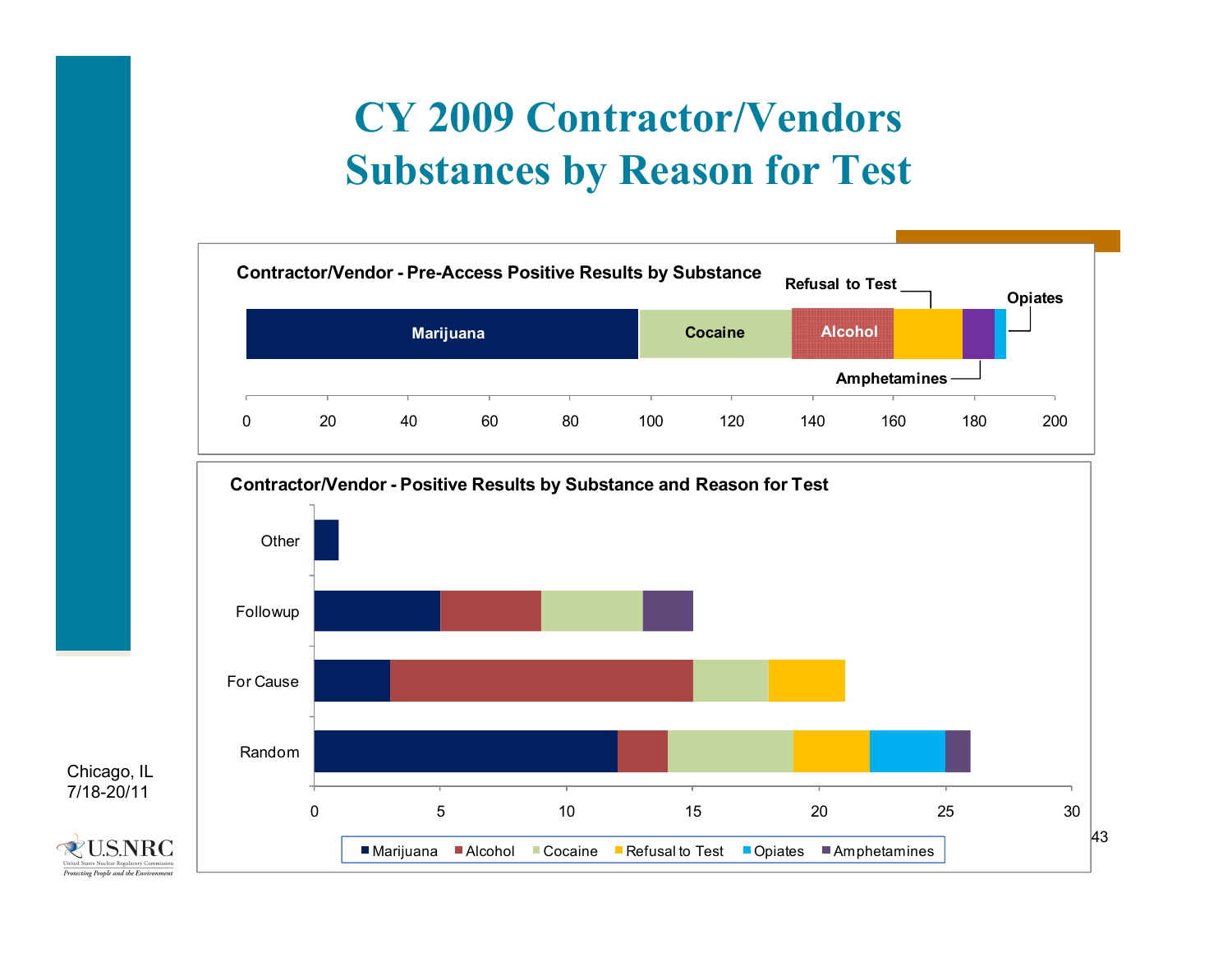# **CY 2009 Positive Results by Substance by Top 4 Labor Categories**



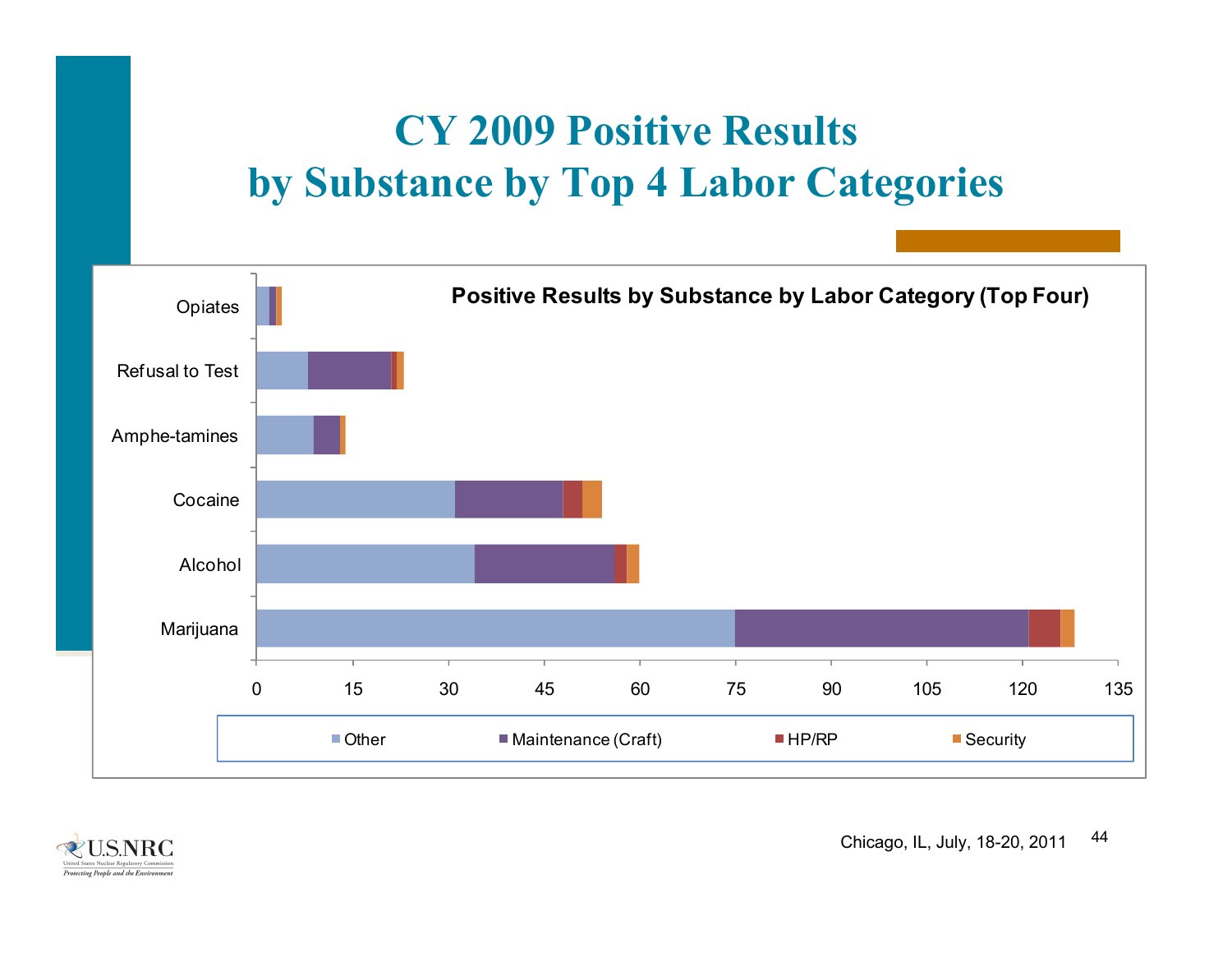# **CY 2009 Positive Results by Labor**

(Top 4 Labor Categories)



Chicago, IL 7/18-20/11

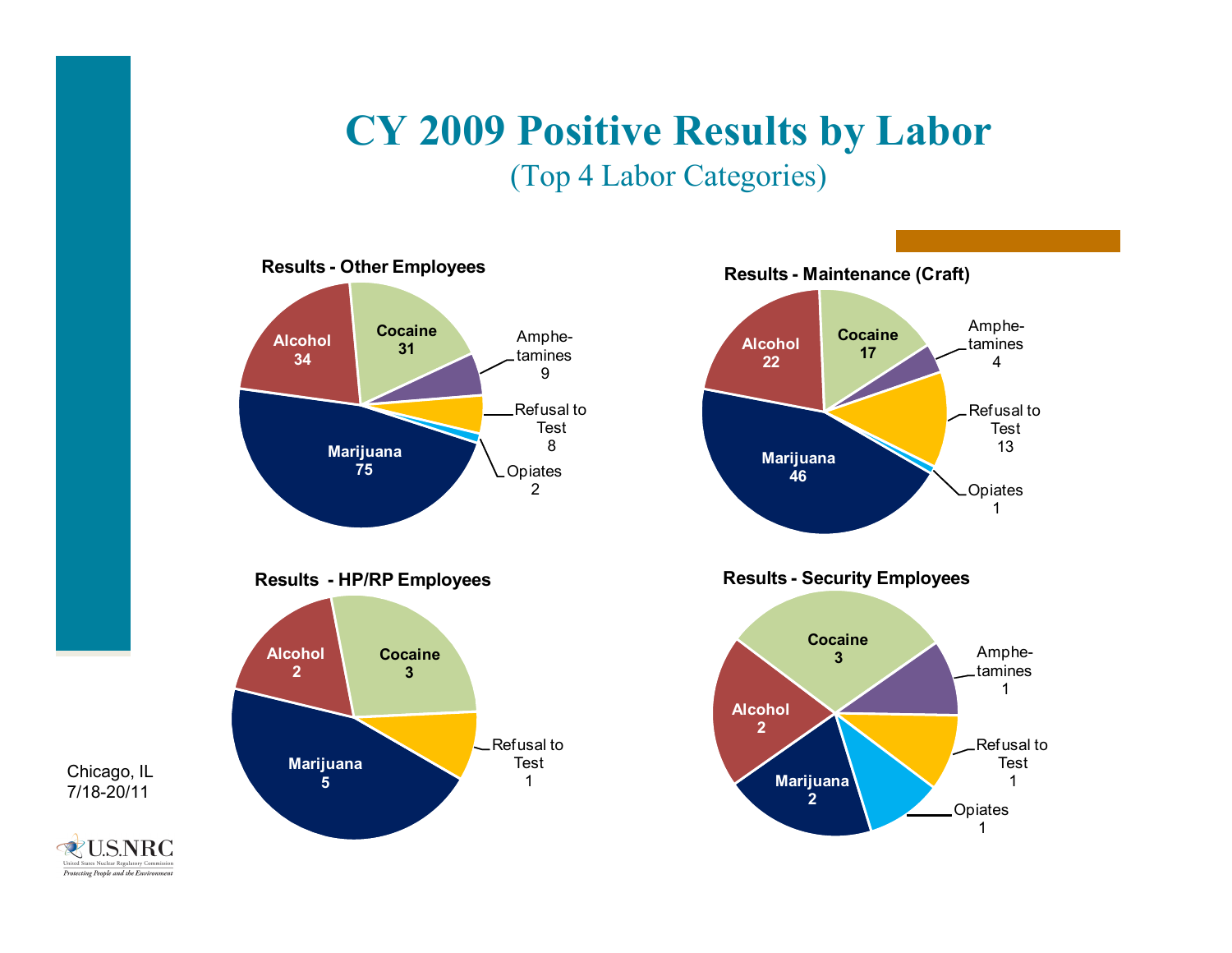# **CY 2009 Positive Results by Substance**

(Reactor Operators)



| <b>Labor Category</b>    | <b>Substances</b>  | <b>Pre-Access</b> | <b>Random</b> | <b>For Cause</b> | <b>Total</b> |  |
|--------------------------|--------------------|-------------------|---------------|------------------|--------------|--|
| <b>Licensed Operator</b> | Alcohol            |                   |               |                  |              |  |
|                          | Alcohol, Marijuana |                   |               |                  |              |  |
| Non-Licensed Operator    | Alcohol            |                   |               |                  | റ            |  |
|                          | Total              |                   |               |                  |              |  |

Chicago, IL 7/18-20/11

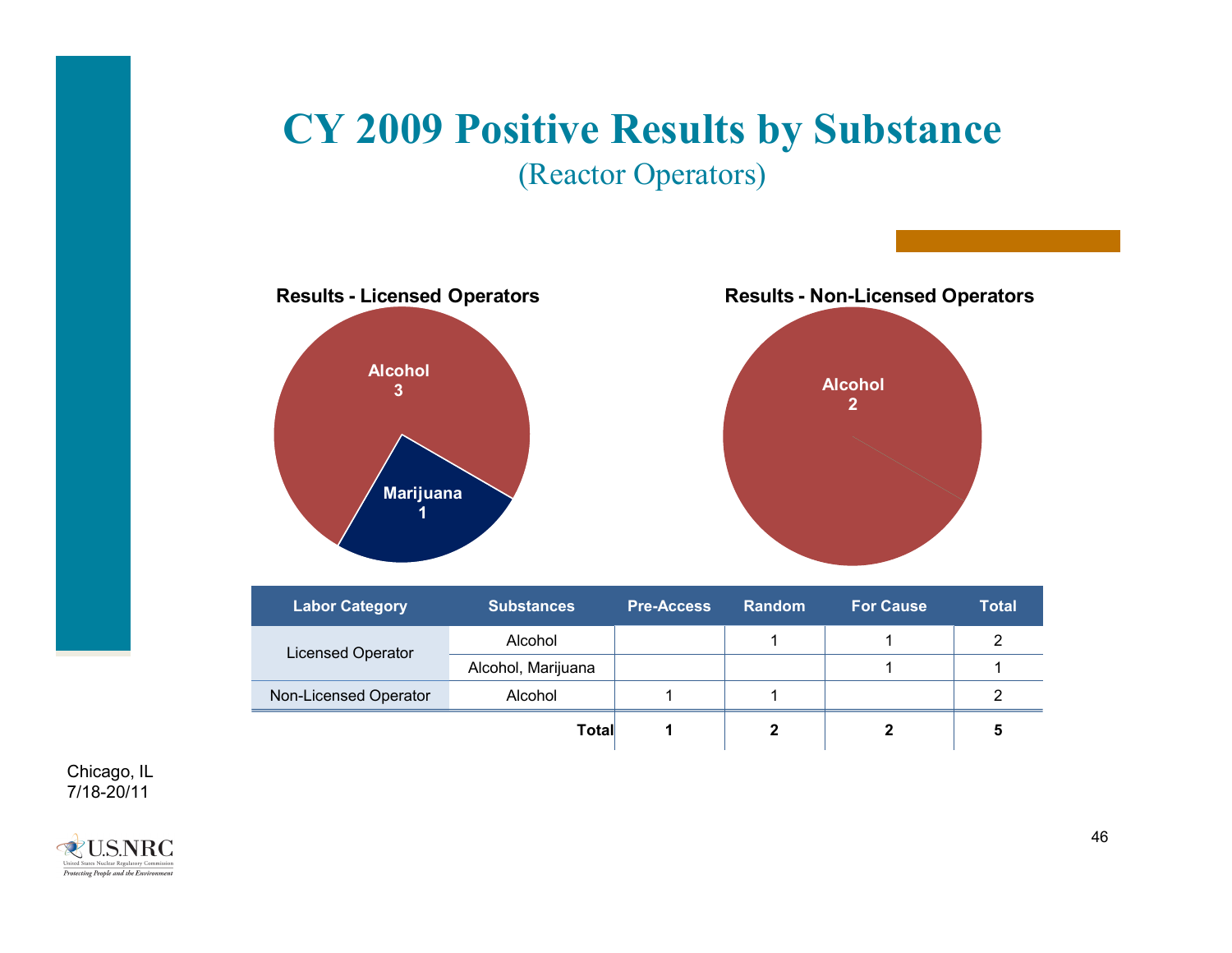# **CY 2009 Subversion Attempts by Reason for Test and Labor Category**



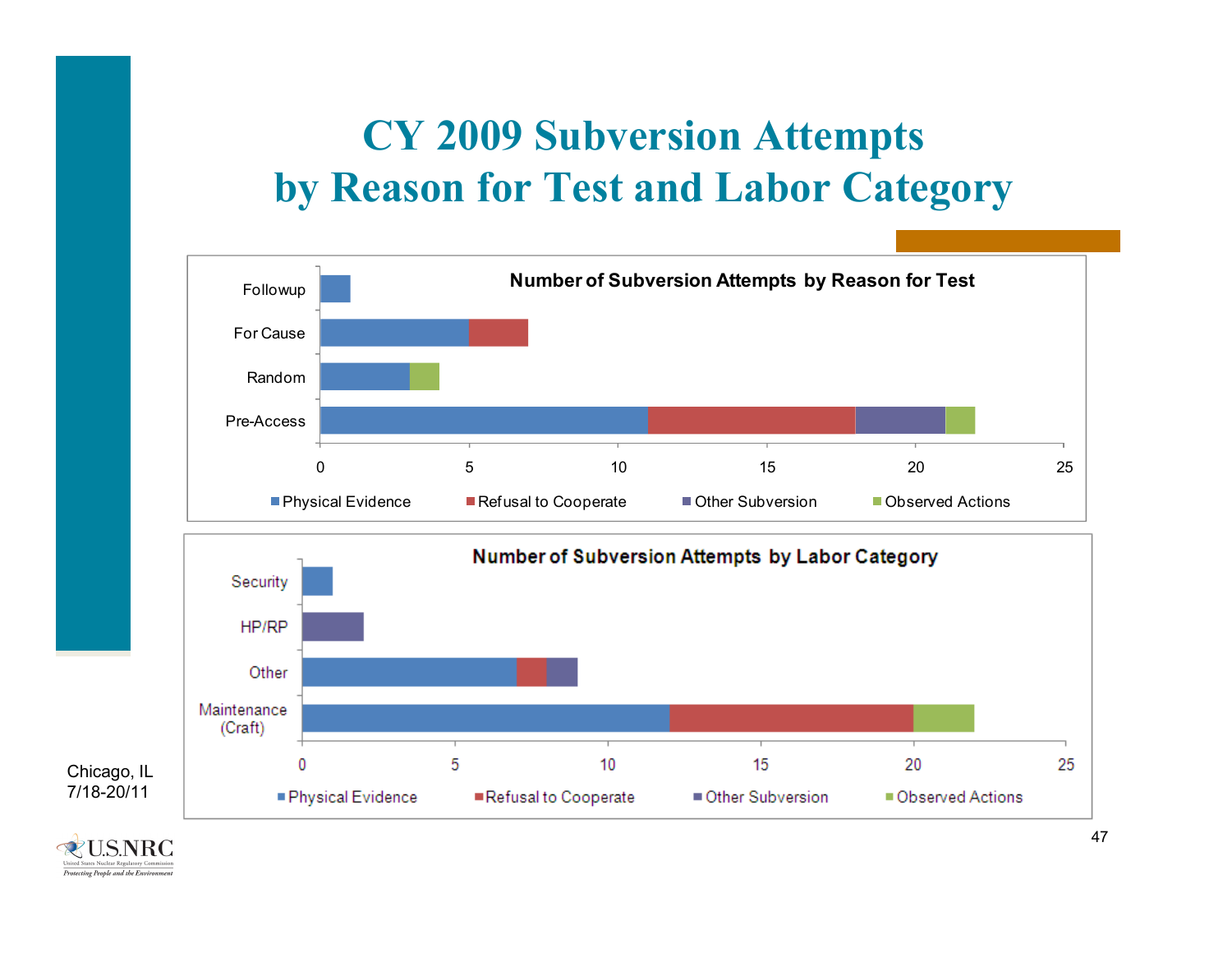# **Tests Results for Each Test Category**

(CY 2010 – e-Reporting)

| <b>Test Category</b> | Number of | <b>Positive</b> | Percent         |
|----------------------|-----------|-----------------|-----------------|
|                      | Tests     | <b>Tests</b>    | <b>Positive</b> |
| Pre-Access           | 62,331    | 457             | 0.73%           |
| Random               | 38,549    | 110             | 0.29%           |
| <b>For Cause</b>     | 382       | 61              | 15.97%          |
| Post-Event           | 530       | $\overline{2}$  | 0.38%           |
| Followup             | 4,295     | 38              | 0.88%           |
| Other                | 356       | 10              | 2.81%           |
| <b>Total</b>         | 106,443   | 678             |                 |

Draft results (as of 4/29/11)

Chicago, IL 7/18-20/11

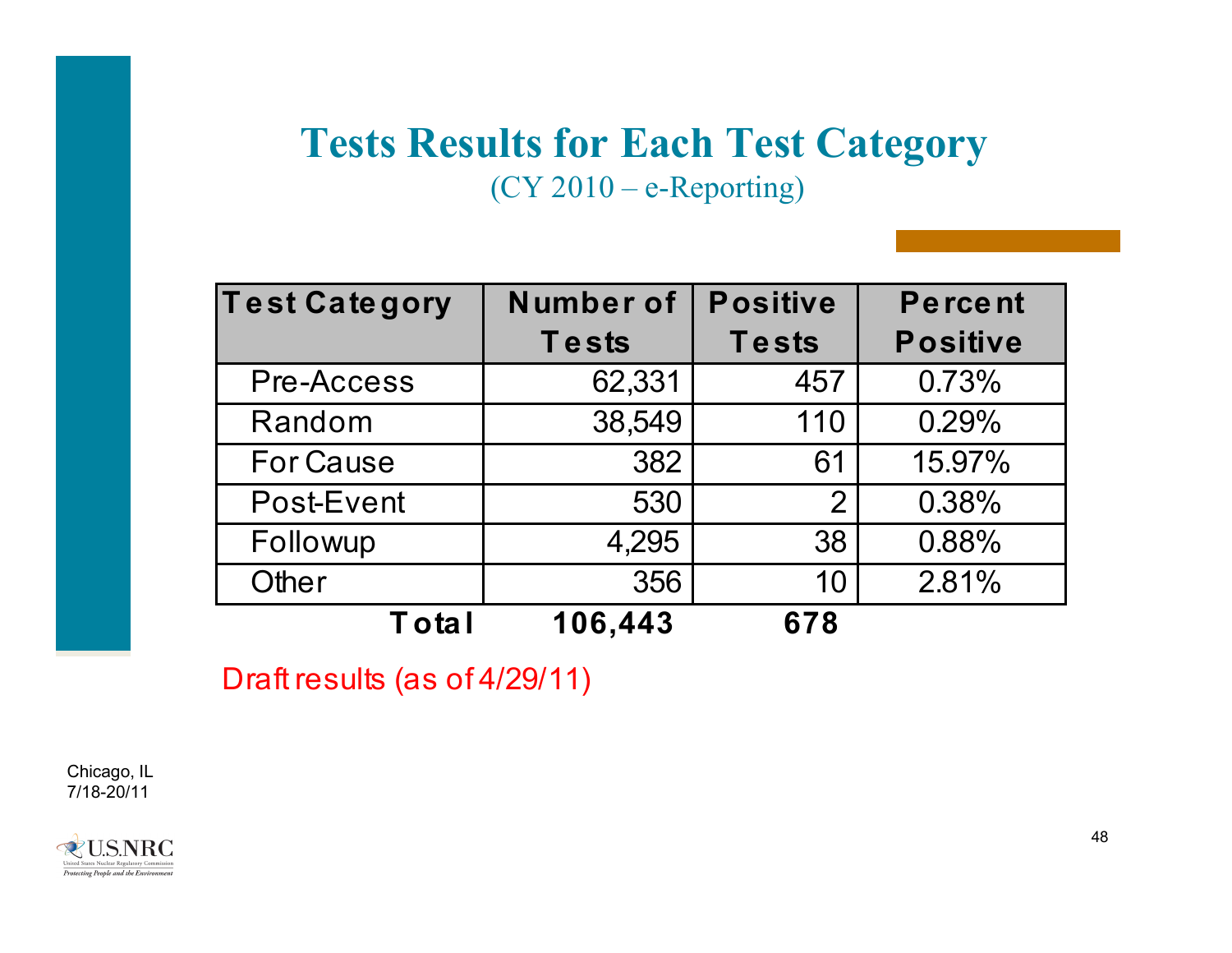# **CY 2010 Licensee Employee Substances by Reason for Test** [Draft]



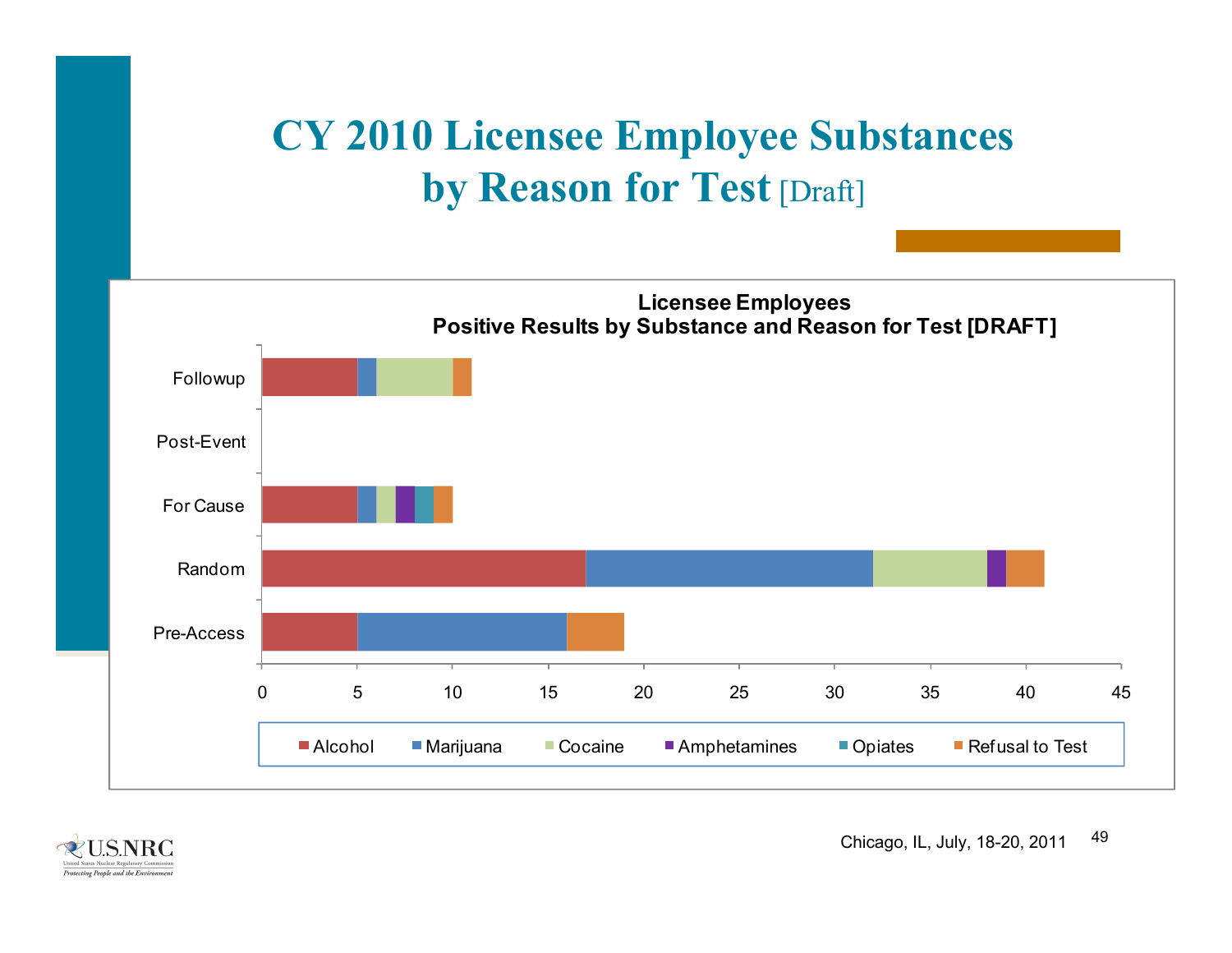# **CY 2010 Contractor/Vendors Substances by Reason for Test [Draft]**



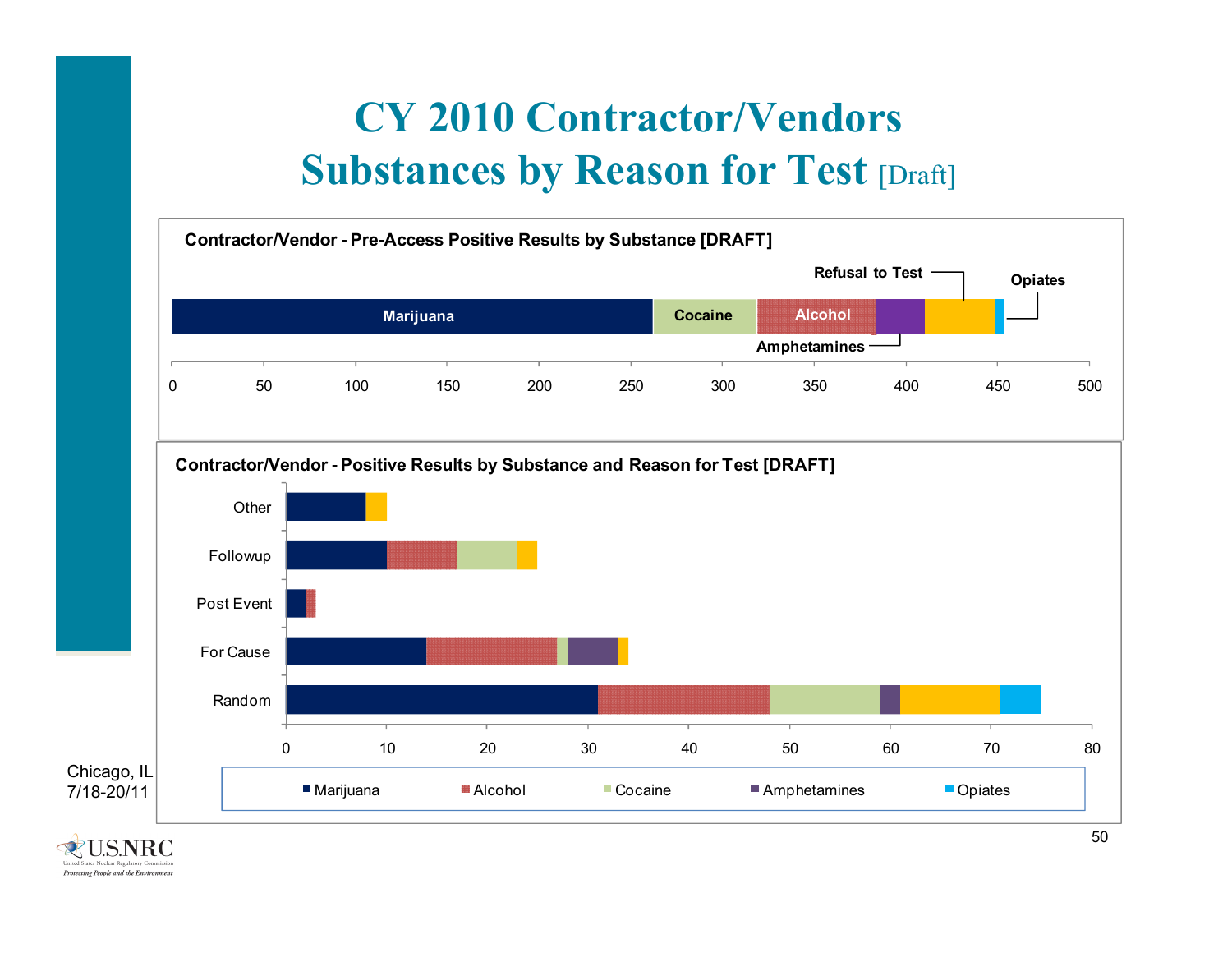# **CY 2010 Positive Results by Substance for Top 4 Labor Categories**



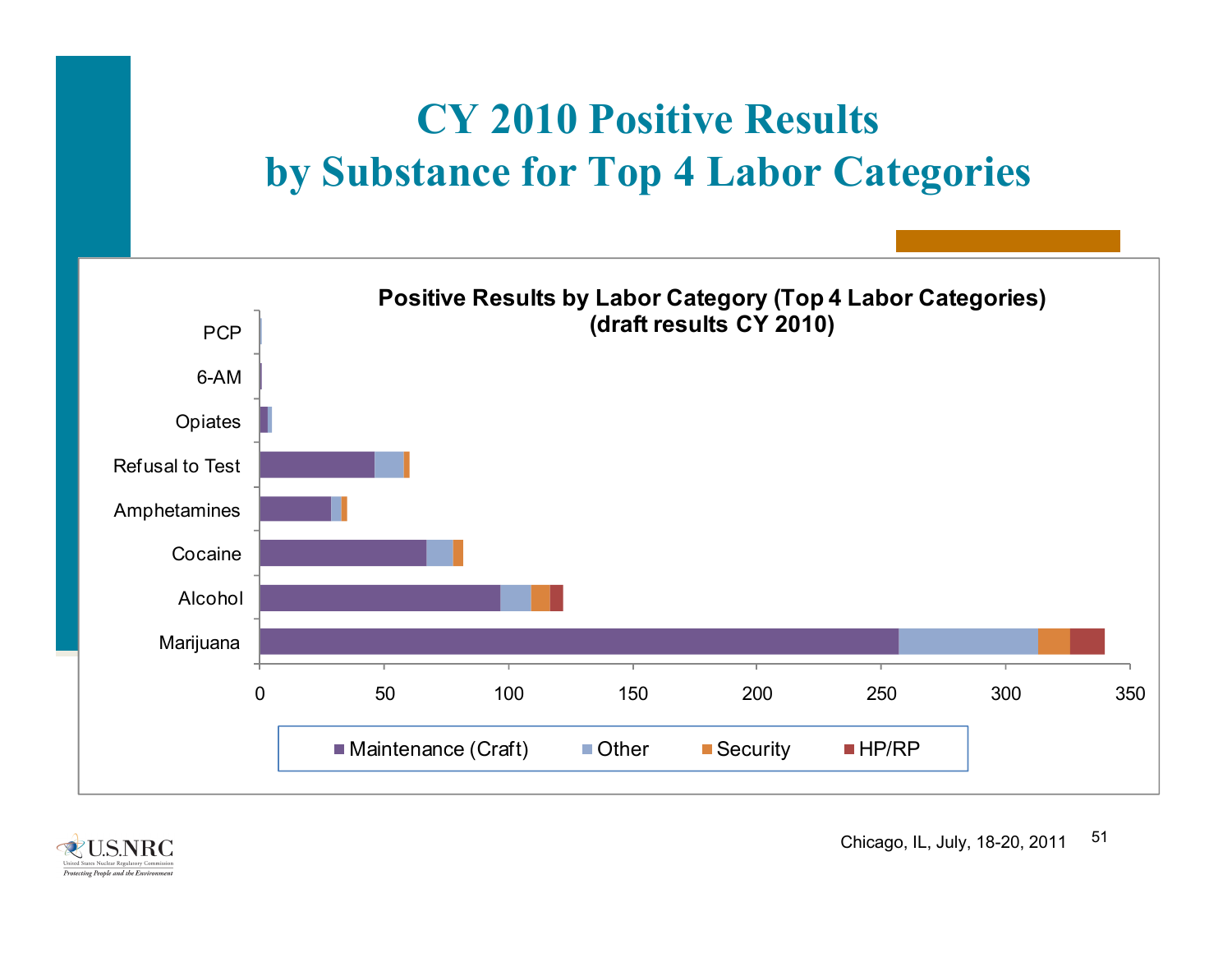# **CY 2010 Positive Results by Substance for Top 4 Labor Categories**



**RUSNRC** Protecting People and the Environment

Chicago, IL 7/18-20/11